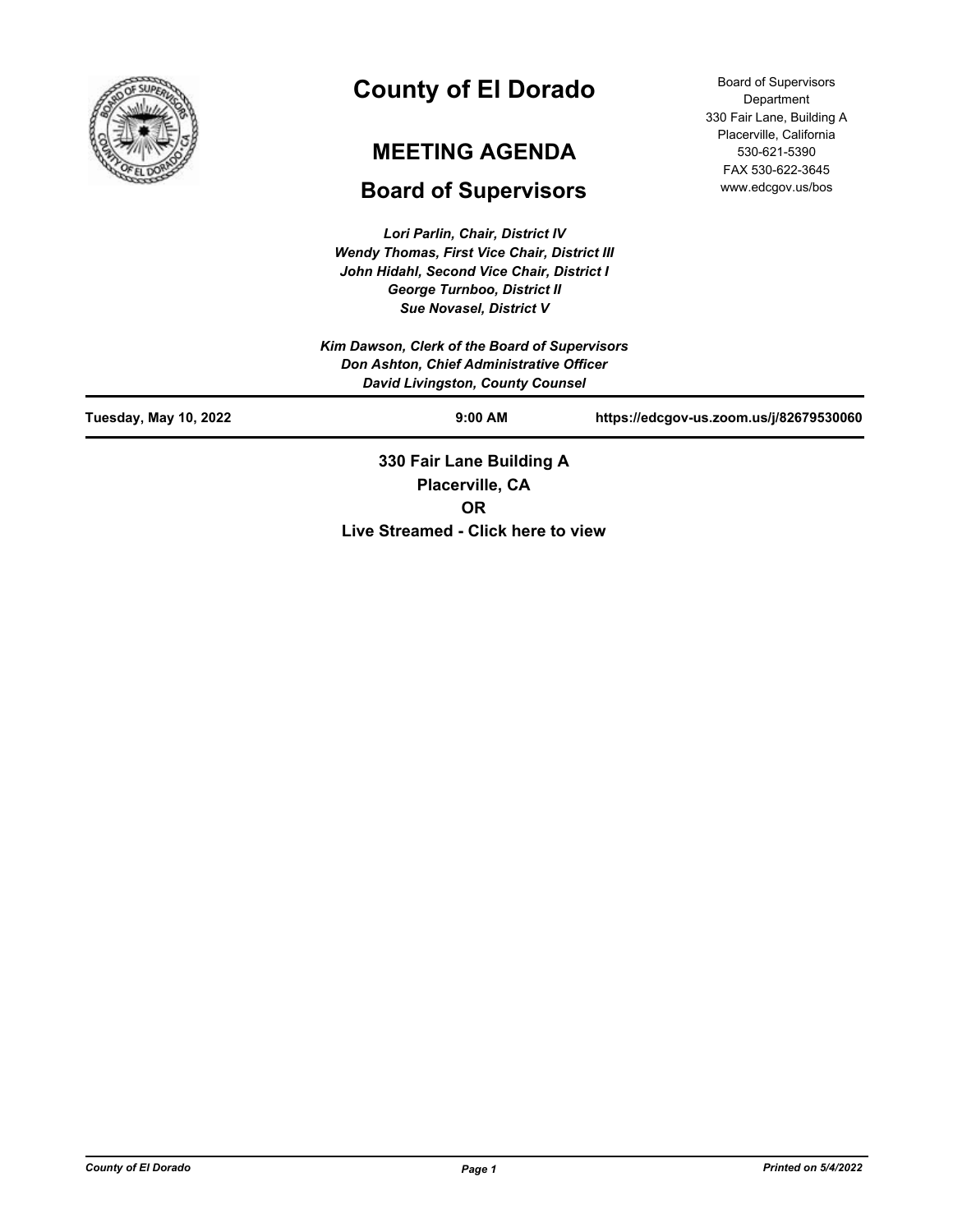**PUBLIC PARTICIPATION INSTRUCTIONS: The Board of Supervisors meeting room will be open to the public. The meeting will continue to be live-streamed via Zoom and YouTube.**

**Members of the public may address the Board in-person or via Zoom to make a public comment. The public should call into 530-621-7603 or 530-621-7610. The Meeting ID is 826 7953 0060. Please note you will be able to join the live-stream 15 minutes prior to the posted meeting start time.**

**To observe the live stream of the Board of Supervisors meeting go to https://us06web.zoom.us/j/82679530060.**

**To observe the Board of Supervisors meetings via YouTube, click https://www.youtube.com/channel/UCUMjDk3NUltZJrpw2CL7Zkg.**

**If you are joining the meeting via zoom and wish to make a comment on an item, press the "raise a hand" button. If you are joining the meeting by phone, press \*9 to indicate a desire to make a comment. Speakers will be limited to 3 minutes.**

**By participating in this meeting, you acknowledge that you are being recorded.**

**If you choose not to observe the Board of Supervisors meeting but wish to make a comment on a specific agenda item, please submit your comment in writing. You are encouraged to submit your comment in writing by 4:00 PM on the Monday before the meeting to ensure the Board of Supervisors has adequate time to review. Please submit your comment to the Clerk of the Board at edc.cob@edcgov.us. Your comment will be placed into the record and forwarded to the Board of Supervisors.**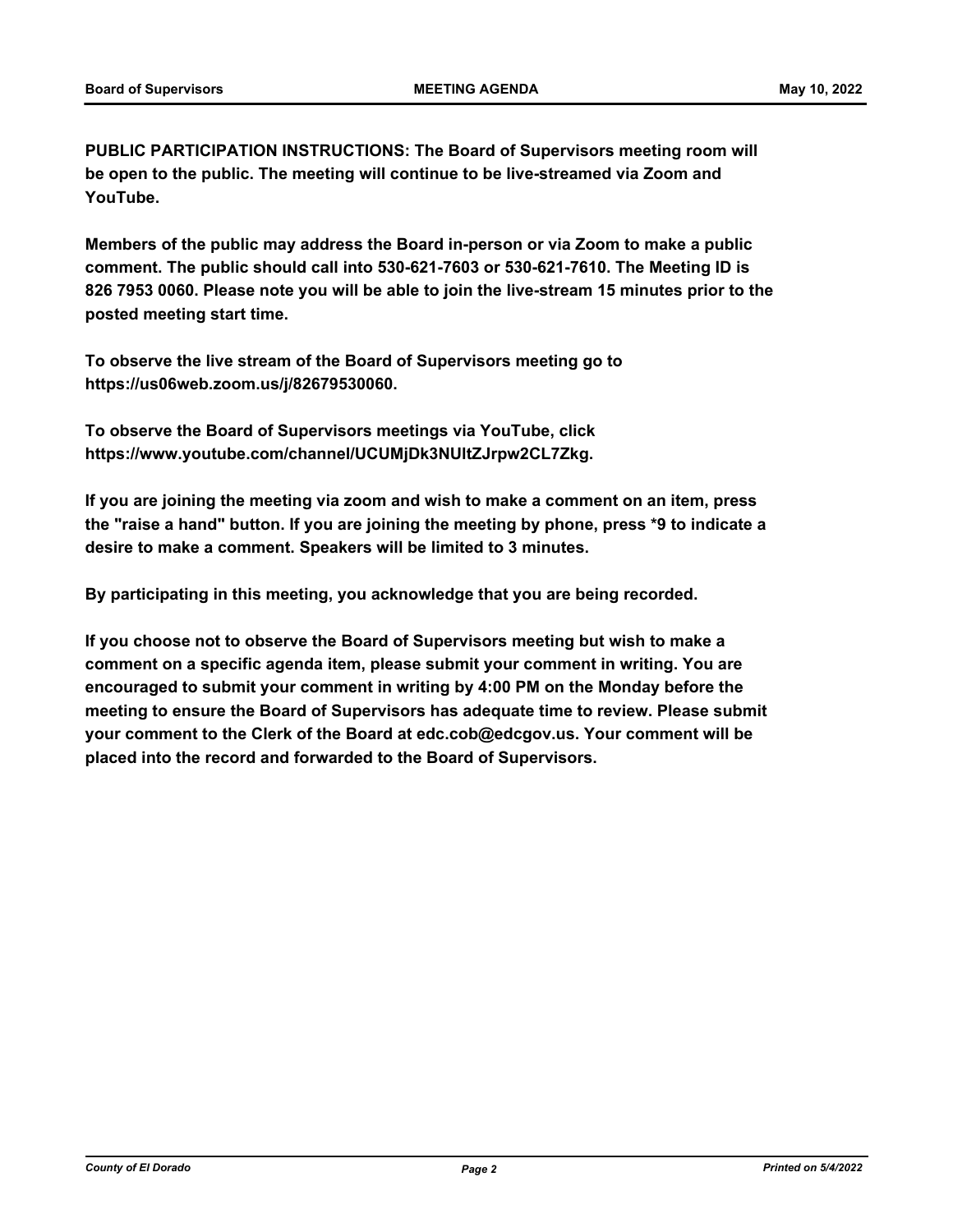# **Vision Statement Safe, healthy and vibrant communities, respecting our natural resources and historical heritage**

# **This institution is an equal opportunity provider and employer.**

Live Web Streaming and archiving of most Board of Supervisors meeting videos, all meeting agendas, supplemental materials and meeting minutes are available on the internet at: http://eldorado.legistar.com/Calendar.aspx

The County of El Dorado is committed to ensuring that persons with disabilities are provided the resources to participate in its public meetings. Please contact the office of the Clerk of the Board if you require accommodation at 530-621-5390 or via email, edc.cob@edcgov.us, preferably no less than 24 hours in advance of the meeting.

The Board of Supervisors is concerned that written information submitted to the Board the day of the Board meeting may not receive the attention it deserves. The Board Clerk cannot guarantee that any FAX, email, or mail received the day of the meeting will be delivered to the Board prior to action on the subject matter.

The Board meets simultaneously as the Board of Supervisors and the Board of Directors of the Air Quality Management District, In-Home Supportive Services, Public Housing Authority, Redevelopment Agency and other Special Districts.

For Purposes of the Brown Act § 54954.2 (a), the numbered items on this Agenda give a brief description of each item of business to be transacted or discussed. Recommendations of the staff, as shown, do not prevent the Board from taking other action.

Materials related to an item on this Agenda submitted to the Board of Supervisors after distribution of the agenda packet are available for inspection during normal business hours in the public viewing packet located in Building A, 330 Fair Lane, Placerville or in the Board Clerk's Office located at the same address. Such documents are also available on the Board of Supervisors' Meeting Agenda webpage subject to staff's ability to post the documents before the meeting.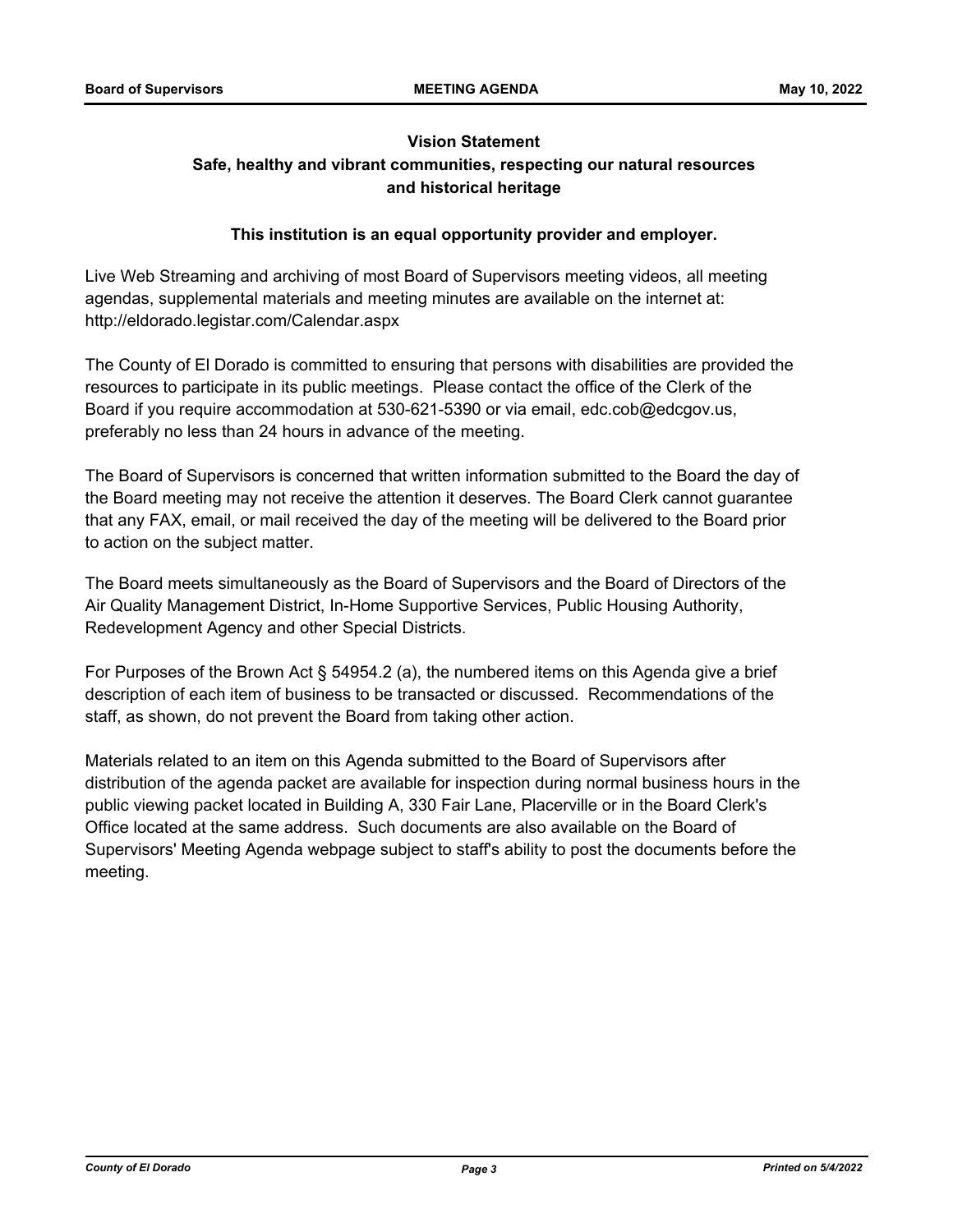## **PROTOCOLS FOR PUBLIC COMMENT**

Public comment will be received at designated periods as called by the Board Chair.

Public comment on items scheduled for Closed Session will be received before the Board recesses to Closed Session.

Except with the consent of the Board, individuals shall be allowed to speak to an item only once.

On December 5, 2017, the Board adopted the following protocol relative to public comment periods. The Board adopted minor revisions to the protocol on August 24, 2021, incorporated herein:

The Board wants all members of the public to feel welcome to speak, especially regarding controversial items. Time for public input will be provided at every Board of Supervisors meeting. Individuals will have three minutes to address the Board. If the three minutes are exceeded the speaker's microphone will be muted. Applause or other outbursts are not allowed in the Board Chambers.

During noticed public hearings only, individuals authorized by organizations to speak to organizational positions may request additional time, up to five minutes.

Public comment on certain agenda items designated and approved by the Board may be treated differently within specific time limits per speaker or a limit on the total amount of time designated for public comment. It is the intent of the Board that quasi-jurisdictional matters have additional flexibility depending on the nature of the issue.The Board Chair may limit public comment during Open Forum.

Individual Board members may ask clarifying questions but will not engage in substantive dialogue with persons providing input to the Board.

If a person providing input to the Board creates a disruption by refusing to follow Board guidelines, the Board Chair may take the following actions:

Step 1. Request the person adhere to Board guidelines. If the person refuses, the Board Chair may turn off the speaker's microphone.

Step 2. If the disruption continues, the Board Chair may order a recess of the Board meeting. Step 3. If the disruption continues, the Board Chair may order the removal of the person from the Board meeting.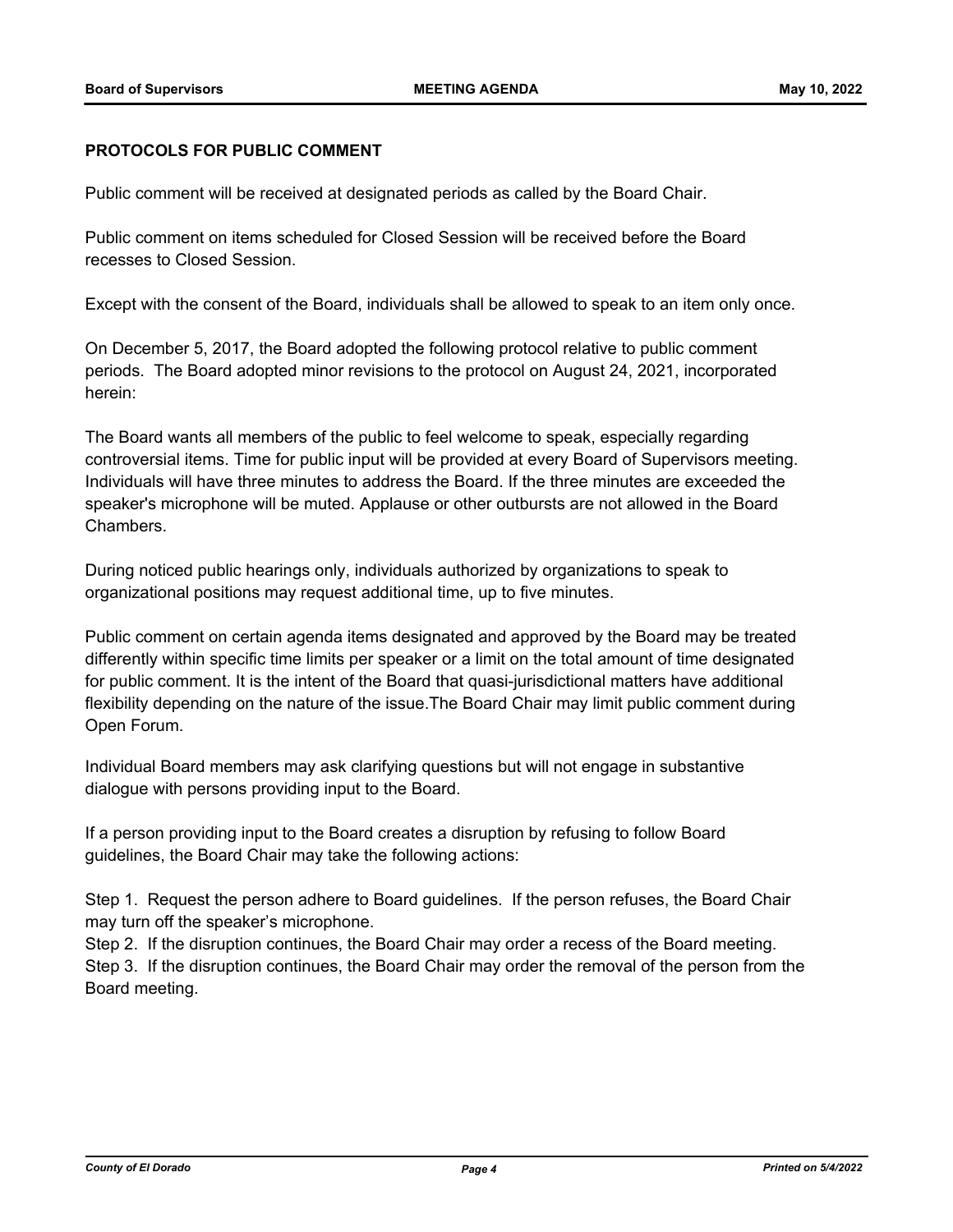# **9:00 A.M. - CALL TO ORDER**

## **INVOCATION AND PLEDGE OF ALLEGIANCE TO THE FLAG**

## **ADOPTION OF THE AGENDA AND APPROVAL OF CONSENT CALENDAR**

The Board may make any necessary additions, deletions or corrections to the agenda including moving items to or from the Consent Calendar and adopt the agenda and the Consent Calendar with one single vote. A Board member may request an item be removed from the Consent Calendar for discussion and separate Board action. At the appropriate time as called by the Board Chair, members of the public may make a comment on matters on the Consent Calendar prior to Board action.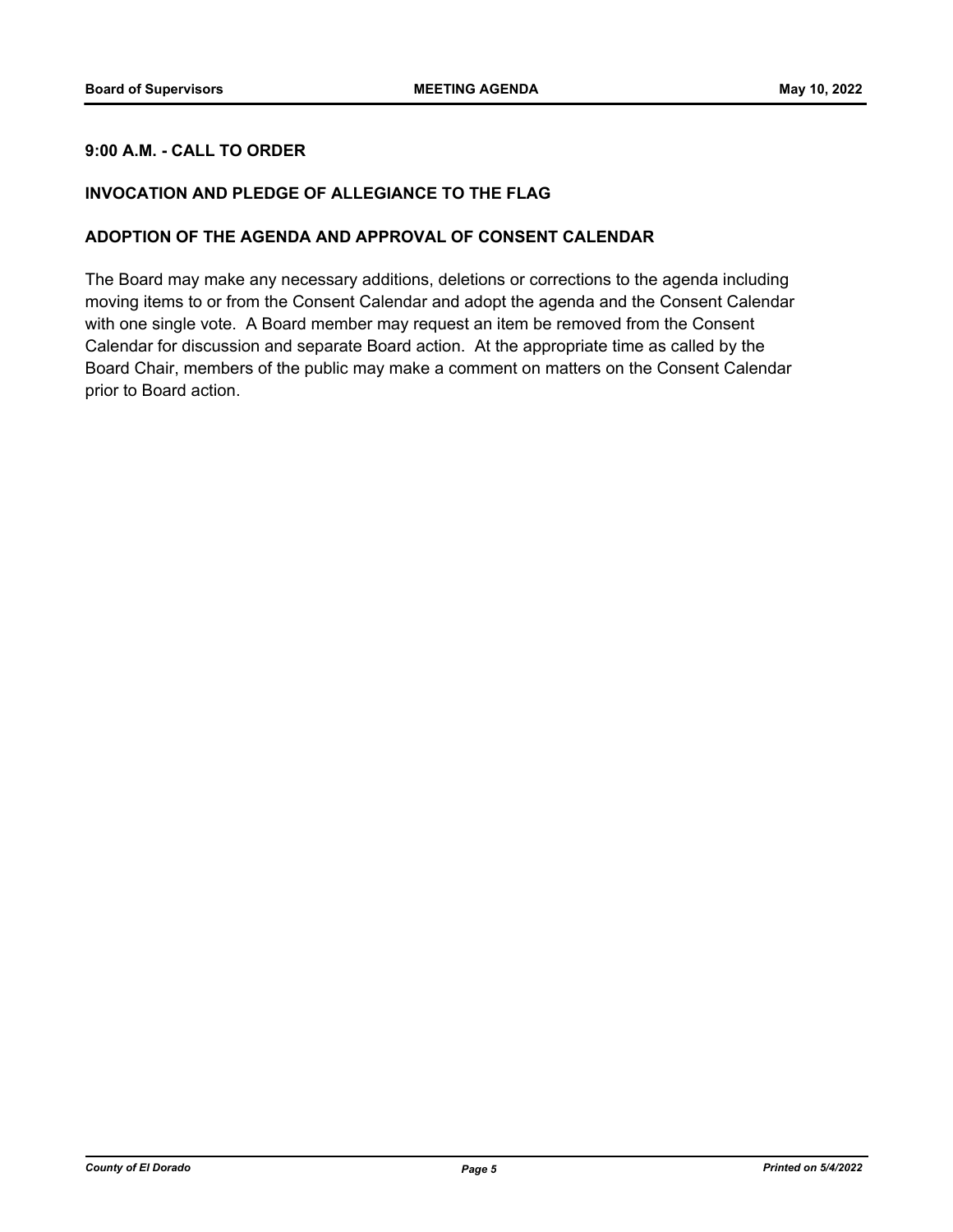## **CONSENT CALENDAR**

**1.** [22-0803](http://eldorado.legistar.com/gateway.aspx?m=l&id=/matter.aspx?key=31705) Clerk of the Board recommending the Board approve the minutes from the regular meeting of April 19, 2022 and the special meeting of April 25, 2022.

#### **GENERAL GOVERNMENT - CONSENT ITEMS**

**2.** [22-0538](http://eldorado.legistar.com/gateway.aspx?m=l&id=/matter.aspx?key=31439) Assessor's Office recommending the Board: 1) Approve the continuation of perpetual Agreement 4851 for an estimated annual cost of \$16,250 with CoStar Realty Information Inc. to use when determining values of commercial property; and 2) Authorize the Purchasing Agent, or designee, to execute further documents relating to Agreement 4851, including amendments that do not increase the maximum dollar amount or term of the Agreement, and contingent upon approval by County Counsel and Risk Management.

## **FUNDING:** General Fund.

**3.** [22-0804](http://eldorado.legistar.com/gateway.aspx?m=l&id=/matter.aspx?key=31706) Auditor-Controller recommending the Board approve the attached Budget Transfer totaling \$39,931 which establishes the necessary budget appropriations to fund the purchase of additional computer equipment and software, and also to fund a minor office renovation. (4/5 vote required)

**FUNDING:** Auditor's Automation Fund.

**4.** [22-0841](http://eldorado.legistar.com/gateway.aspx?m=l&id=/matter.aspx?key=31744) Chief Administrative Office recommending the Board: 1) Approve a revised 2022 regular meeting calendar of the Board of Supervisors; and 2) Receive and file a revised Fiscal Year 2021-22 Master Budget Calendar.

**FUNDING:** N/A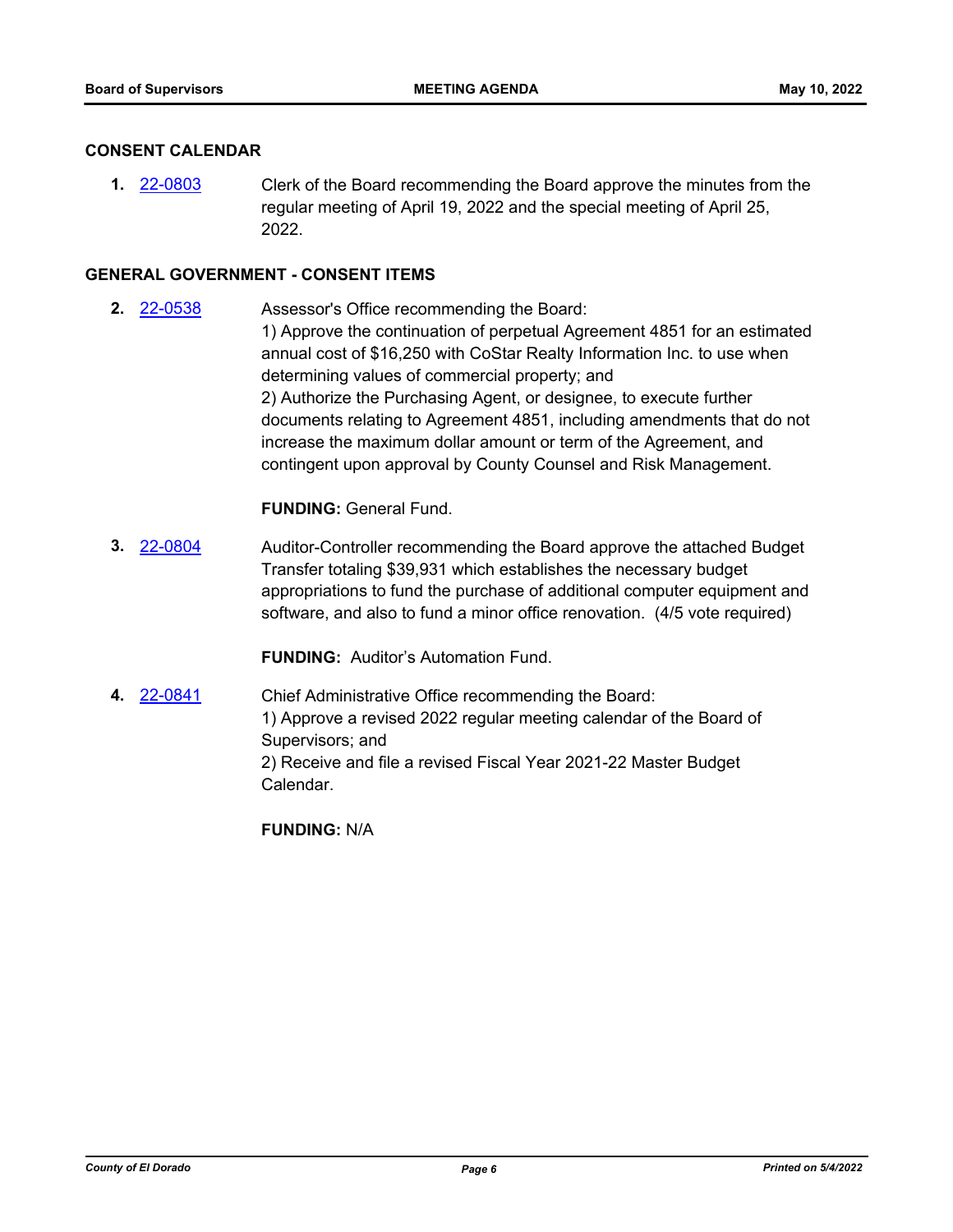**5.** [22-0716](http://eldorado.legistar.com/gateway.aspx?m=l&id=/matter.aspx?key=31617) Chief Administrative Office, Facilities Division, recommending the Board authorize the following: 1) Fixed Asset addition of one (1) Caterpillar XQ125 110kW Diesel Powered Mobile Generator Set for the Chief Administrative Office, Facilities Division to the Fiscal Year (FY) 2021-22 Budget; 2) Waive formal bid requirements in accordance with Purchasing Ordinance 3.12.160, exemptions from competitive process, Section D; 3) Authorize the Purchasing Agent to utilize Sourcewell competitively bid contract 120617-CAT for the acquisition of one (1) Caterpillar XQ125 Mobile Diesel Powered Generator Set for use as a backup power source at the Psychiatric Health Facility (PHF) located at 935A Spring Street and Senior Center located at 937 Spring Street in Placerville; and 4) Authorize the Purchasing Agent to issue a purchase order in the amount of \$93,204 plus applicable taxes and fees for the purchase of one (1) Caterpillar XQ125 Mobile Diesel Powered Generator Set for use as a backup power source.

**FUNDING:** Accumulated Capital Outlay Fund.

**6.** [22-0292](http://eldorado.legistar.com/gateway.aspx?m=l&id=/matter.aspx?key=31193) Chief Administrative Office, Parks Division, recommending the Board approve and authorize the Chair to sign the First Amendment to Agreement for Services 6071 with Helix Environmental Planning, Inc. updating the scope of work to include the entire 12-acre Forebay Park site, increasing the not-to-exceed compensation amount by \$29,115 for a new not-to-exceed amount of \$91,170, and updating the fee schedule due to the original contract having the direct cost schedule left out.

> **FUNDING**: California Department of Parks and Recreation Prop 68 Per Capita Program 68%, General Fund 32%.

**7.** [22-0737](http://eldorado.legistar.com/gateway.aspx?m=l&id=/matter.aspx?key=31638) Chief Administrative Office, Procurement and Contracts Division, presenting a list of County surplus property and recommending the Board so declare and authorize disposal of same in accordance with the procedures outlined in the County's Purchasing Ordinance, Chapter 3.12 and Section 3.12.220 thereof.

## **FUNDING:** Various.

**8.** [22-0699](http://eldorado.legistar.com/gateway.aspx?m=l&id=/matter.aspx?key=31600) Clerk of the Board, based upon the recommendation of the El Dorado County Child Abuse Prevention Council, recommending the Board make the following appointment to the El Dorado County Child Abuse Prevention Council: Appoint Heidi Mayerhofer, Community Representative, Term Expiration 6/30/2024.

**FUNDING:** N/A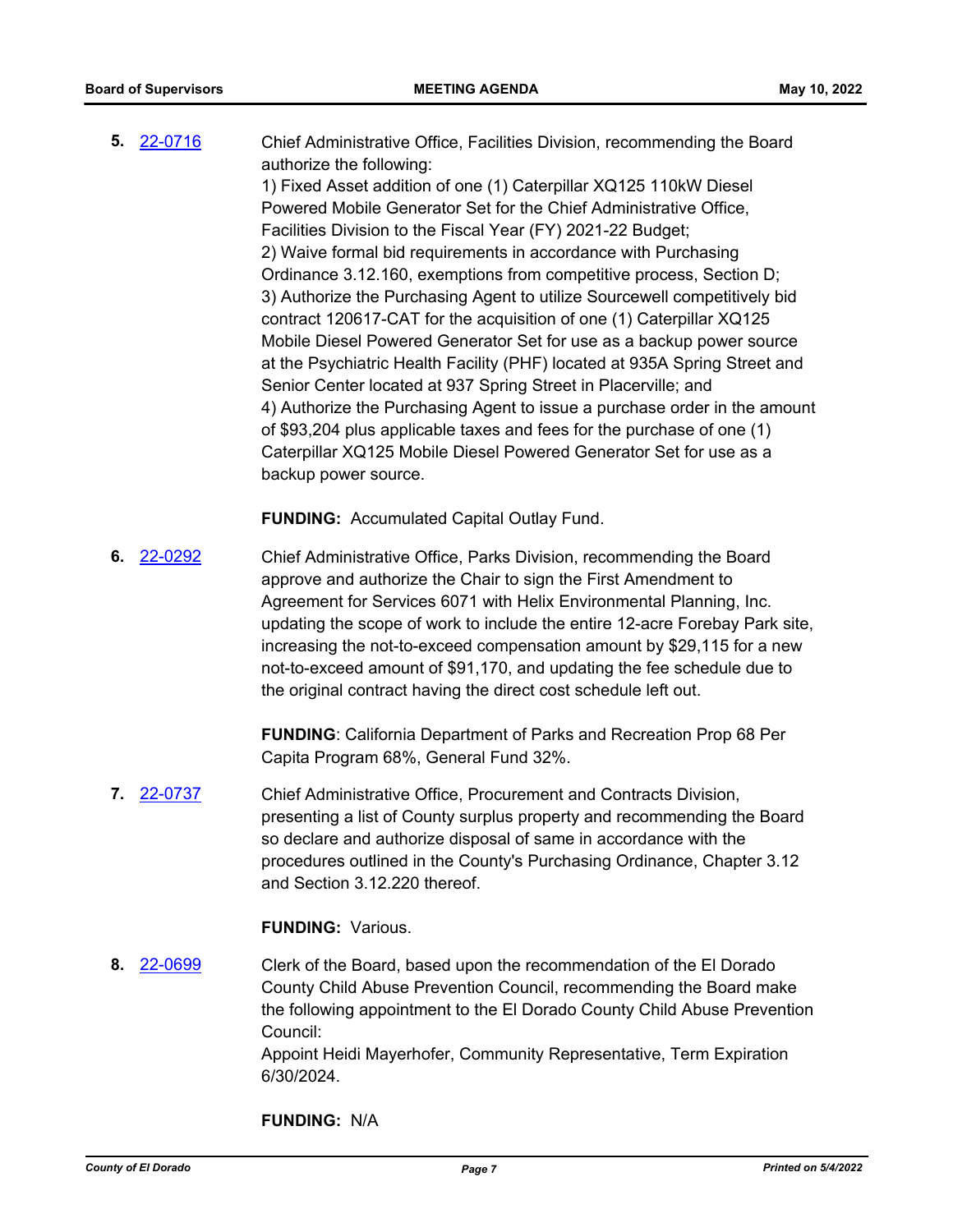**9.** [22-0636](http://eldorado.legistar.com/gateway.aspx?m=l&id=/matter.aspx?key=31537) Human Resources Department recommending the Board adopt and authorize the Chair to sign the negotiated Letter of Agreement to the Memorandum of Understanding between the County of El Dorado and Operating Engineers Local Union No. 3 representing the Trades and Crafts bargaining unit.

**FUNDING:** Various.

**10.** [22-0721](http://eldorado.legistar.com/gateway.aspx?m=l&id=/matter.aspx?key=31622) Human Resources Department recommending the Board approve modifications to Board Policy E-9 - Background Investigation Requirements for Individuals with Access to Federal Tax Information.

#### **FUNDING:** N/A

**11.** [22-0722](http://eldorado.legistar.com/gateway.aspx?m=l&id=/matter.aspx?key=31623) Human Resources Department recommending the Board approve modifications to Board Policy E-4 - Pre-Employment Background Check.

#### **FUNDING:** N/A

**12.** [22-0430](http://eldorado.legistar.com/gateway.aspx?m=l&id=/matter.aspx?key=31331) Recorder-Clerk recommending the Board:

1) Approve and authorize the Purchasing Agent to sign Agreement 6482 for camera system installation and licensing with Surveillance Systems Incorporated in the amount of \$44,758.56 for a term ending March 2032; 2) Waive formal bid requirements in accordance with County Purchasing Ordinance 3.12.160, Exemptions from competitive process, Section D; 3) Authorize the Purchasing Agent to utilize competitively bid contract 528899-178 awarded by Kern County Superintendent of Schools on behalf of Pennsylvania Education Purchasing Program for Microcomputers to establish a source of supply for cloud-based video surveillance systems that allows participating agencies to execute contracts with authorized resellers of Verkada products; and

4) Authorize the Purchasing Agent, or designee, to execute further documents relating to Agreement 6482 including amendments that do not increase term or the maximum dollar amount of the Agreement, and contingent upon approval by County Counsel and Risk Management.

**FUNDING:** Department Special Revenue Fund - Salary Savings.

**13.** [22-0626](http://eldorado.legistar.com/gateway.aspx?m=l&id=/matter.aspx?key=31527) Registrar of Voters recommending the Board approve and authorize the Registrar of Voters to sign the "Voting System Replacement Agreement" Number 18G30109 Amendment 2 with the State of California, extending the agreement through December 31, 2024 with no change to the amount of the agreement.

**FUNDING:** 75% State Funding and 25% County match.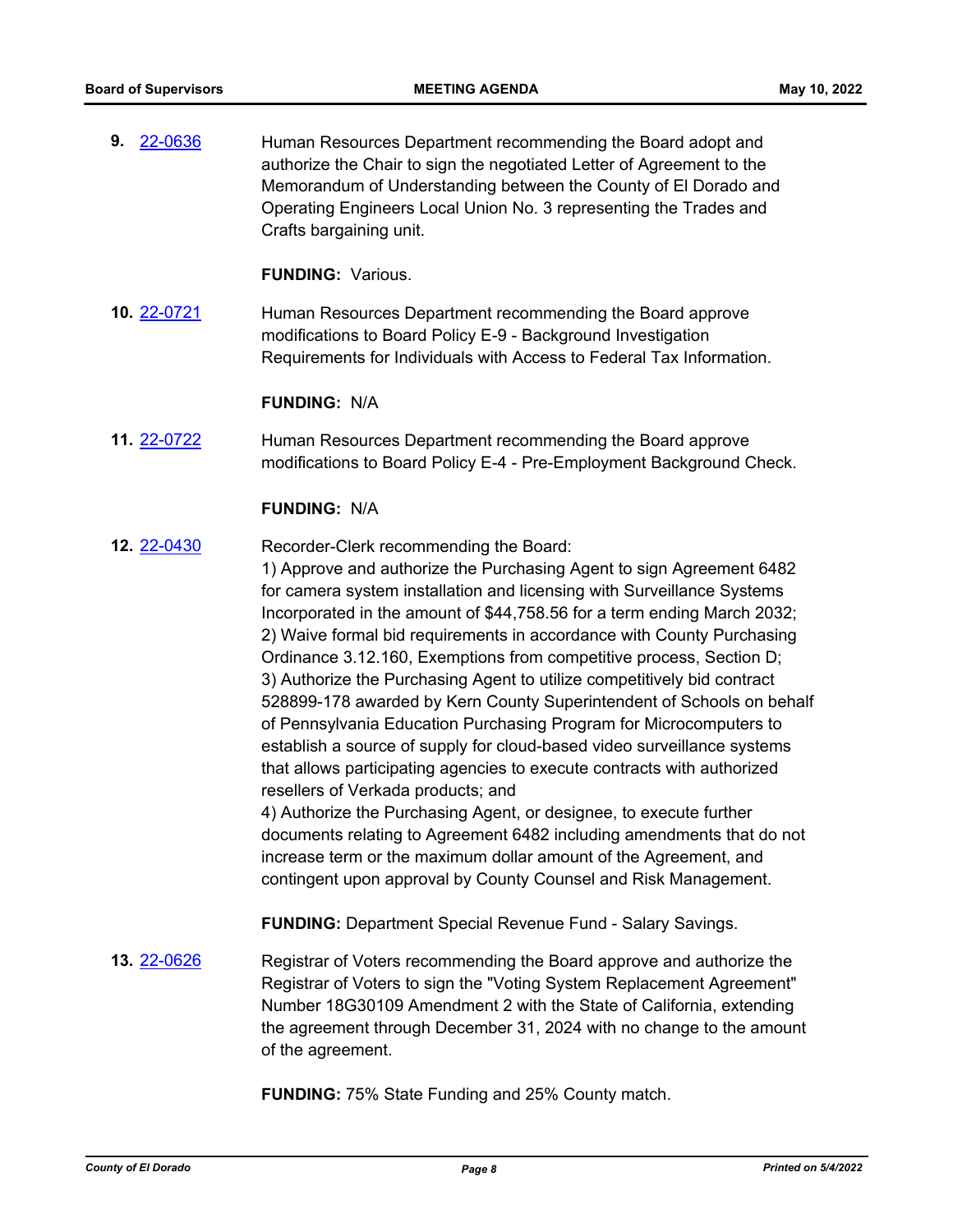**14.** [22-0769](http://eldorado.legistar.com/gateway.aspx?m=l&id=/matter.aspx?key=31670) Supervisor Novasel and Clerk of the Board recommending the Board make the following appointment to the Meyers Advisory Council: Appoint John Dayberry to a four-year term ending May 10, 2026.

## **FUNDING:** N/A

**15.** [22-0796](http://eldorado.legistar.com/gateway.aspx?m=l&id=/matter.aspx?key=31698) Supervisor Turnboo recommending the Board adopt and authorize the Chair to sign Resolution **064-2022** permitting Cameron Park Community Services to present a fireworks display at the Cameron Park Lake on Saturday, June 25, 2022, as part of the 18th Annual Summer Spectacular, contingent upon approval from various agencies as required.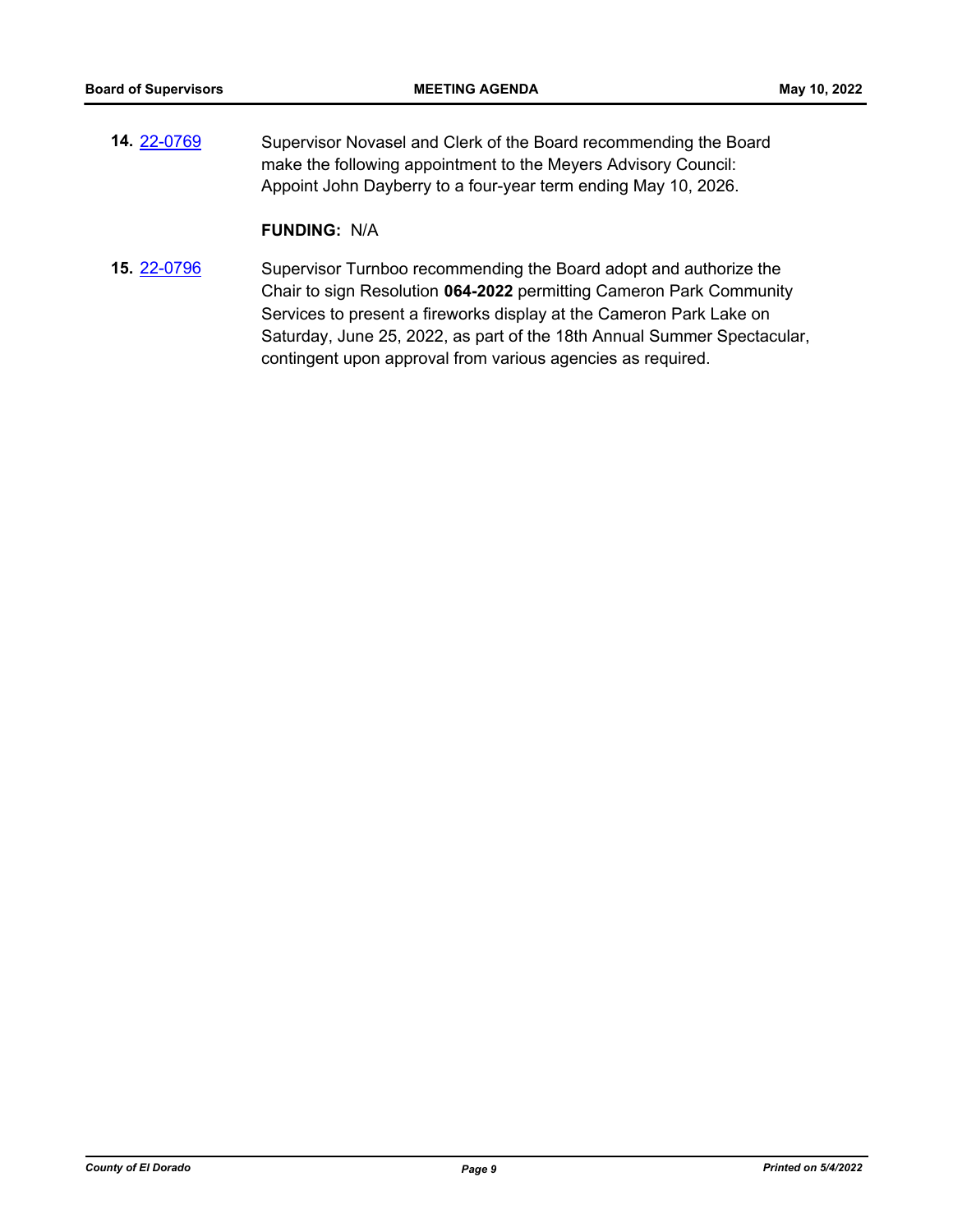#### **HEALTH AND HUMAN SERVICES - CONSENT ITEMS**

**16.** [22-0588](http://eldorado.legistar.com/gateway.aspx?m=l&id=/matter.aspx?key=31489) Health and Human Services Agency (HHSA) recommending the Board: 1) Make findings in accordance with County Ordinance 3.13.030(C) that it is appropriate to contract with El Dorado County Community Health Center for the provision of Public Health services, provided under Funding Agreement 6498, because pursuant to County Ordinance 3.13.030(C) "the limited timeframes, temporary or occasional nature, or schedule for the project or scope of work, the ongoing aggregate of work to be performed is not sufficient to warrant addition of permanent staff;" 2) Approve and authorize the Chair to sign Funding Agreement 6498 with El Dorado County Community Health Center for the purposes of preventing and controlling vaccine-preventable diseases within the County, with a not-to-exceed (NTE) amount of \$450,000, and for the term of upon execution through June 30, 2022 with the option to extend for up to two (2) one-year terms with no increase to the NTE; and 3) Authorize the HHSA Director, or designee, to execute further documents relating to Funding Agreement 6498, including amendments that do not increase the maximum dollar amount or term of the Agreement beyond June 30, 2024, contingent upon approval by County Counsel and Risk Management.

> **FUNDING:** 100% California Department of Public Health Immunization Funding.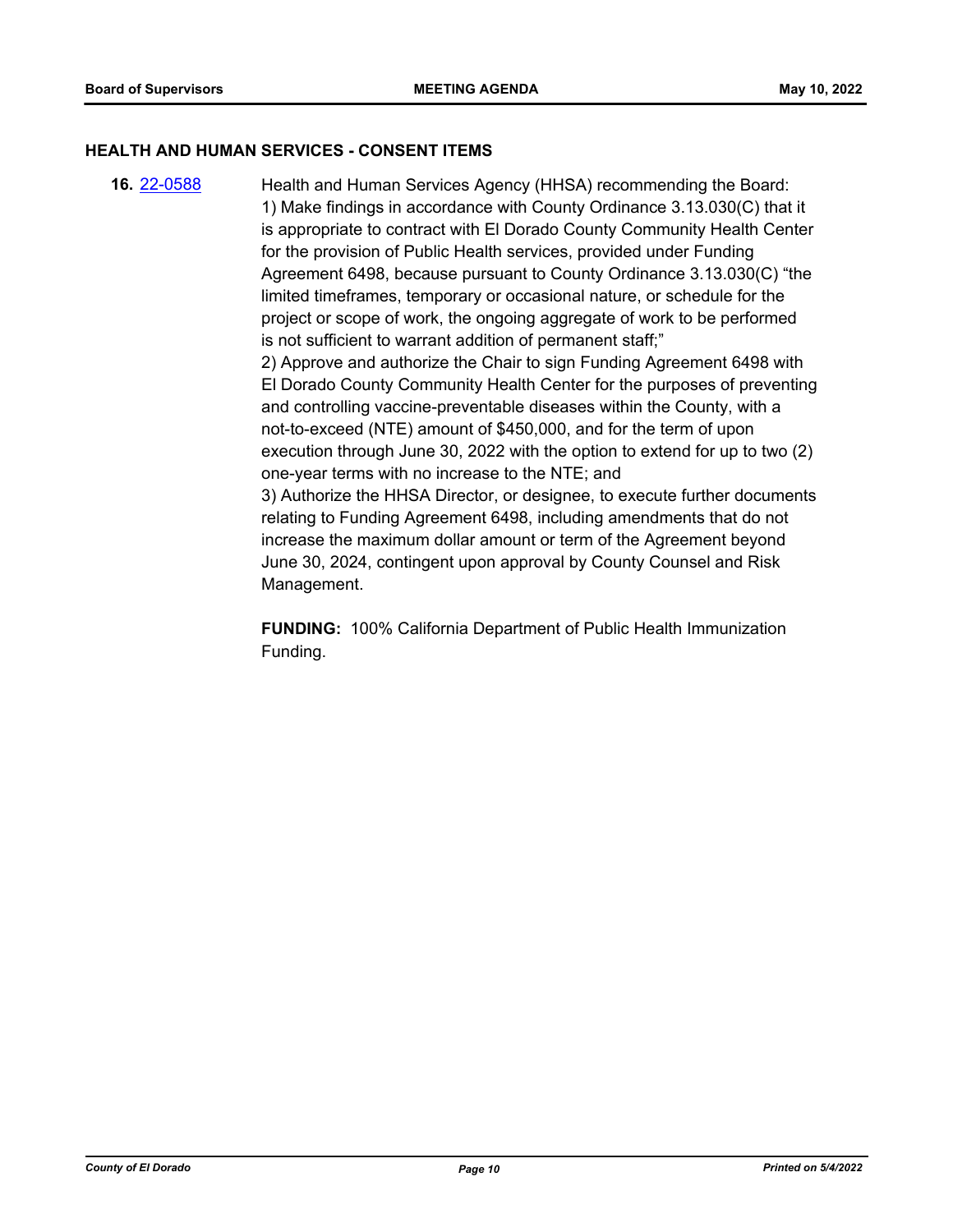**17.** [22-0398](http://eldorado.legistar.com/gateway.aspx?m=l&id=/matter.aspx?key=31299) Health and Human Services Agency (HHSA) recommending the Board of Supervisors, acting as the Governing Board of the In-Home Supportive Services Public Authority (IHSS PA):

> 1) Make findings in accordance with County Ordinance 3.13.030(F) that County may enter into a contract with Industrial Employers and Distributors Association for services provided under this Agreement 6161 because in accordance with 3.13.030(F) this contract is necessary to protect against conflict of interest or to ensure independent and unbiased findings where there is a need for an outside perspective; for example, contracts relating to litigation or potential litigation may require independent contractors; 2) Approve and authorize the Chair to sign Agreement for Services 6161 with Industrial Employers and Distributors Association, for the provision of consultation and advice on employer-employee relations between the IHSS PA and the individuals employed as IHSS workers, for the term of one year from July 1, 2022 through June 30, 2023, with a maximum contractual obligation of \$23,000; and

> 3) Authorize the Purchasing Agent, or designee, to execute further documents relating to Agreement for Services 6161 including amendments, contingent upon approval by County Counsel and Risk Management, which do not increase the maximum dollar amount or term of the Agreement.

**FUNDING:** Funding is approximately 25% Federal and 25% State, and 50% County General Fund.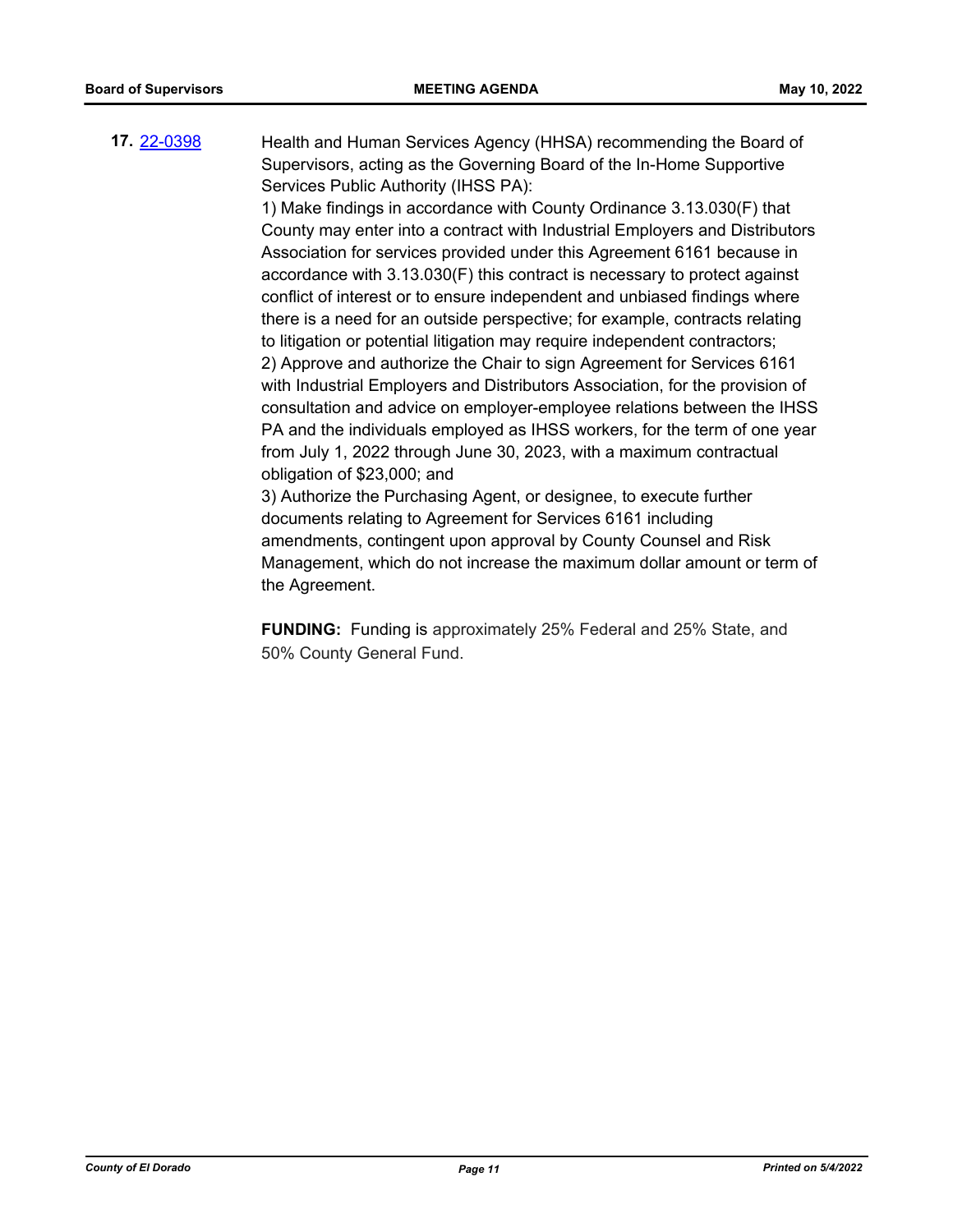| 18. 22-0633        | Health and Human Services Agency (HHSA) recommending the Board:<br>1) Accept the non-competitive Disease Intervention Specialist (DIS)<br>Workforce Development Grant, administered by the California Department<br>of Public Health with the retroactive term of July 1, 2021 through December<br>31, 2025, in the amount of \$601,680, for implementation in Fiscal Year<br>2022-23;<br>2) Authorize the HHSA Director to execute the DIS Grant Funding<br>Agreement 21-10552, related Exhibits, and the Contractor Certification<br>Clause, which have been approved by County Counsel and Risk<br>Management; and<br>3) Authorize the HHSA Director, or designee, to execute and administer<br>any subsequent administrative documents and required fiscal or<br>programmatic reports related to said award, including any amendment(s)<br>that do not increase the amount or term of the agreement, contingent upon |
|--------------------|--------------------------------------------------------------------------------------------------------------------------------------------------------------------------------------------------------------------------------------------------------------------------------------------------------------------------------------------------------------------------------------------------------------------------------------------------------------------------------------------------------------------------------------------------------------------------------------------------------------------------------------------------------------------------------------------------------------------------------------------------------------------------------------------------------------------------------------------------------------------------------------------------------------------------|
|                    | County Counsel and Risk Management approval.                                                                                                                                                                                                                                                                                                                                                                                                                                                                                                                                                                                                                                                                                                                                                                                                                                                                             |
|                    | <b>FUNDING: 100% Centers for Disease Control and Prevention Federal</b><br>funding authorized pursuant to the American Rescue Plan Act of 2021,<br>appropriated for the Disease Intervention Specialists (DIS) Workforce<br>Development Grant. This funding is administered by the California<br>Department of Public Health for local public health infrastructure to address<br>infectious disease prevention and control. No matching funds are required.                                                                                                                                                                                                                                                                                                                                                                                                                                                             |
| <b>19. 22-0640</b> | Health and Human Services Agency (HHSA), on behalf of the El Dorado<br>County Commission for Youth and Families (Commission), recommending<br>the Board:<br>1) Adopt and authorize the Chair to sign Resolution 068-2022 revising the<br>term limits of Public Members to allow for staggered start dates for<br>appointment to the Commission, with the initial appointment of one year for<br>two members upon the creation of the Commission and then two year term<br>limits thereafter, and two year term limits for the remaining three Public<br>Members; and<br>2) Upon adoption of Resolution 068-2022, rescind and replace Resolution<br>236-2019.                                                                                                                                                                                                                                                             |
|                    | <b>FUNDING: N/A</b>                                                                                                                                                                                                                                                                                                                                                                                                                                                                                                                                                                                                                                                                                                                                                                                                                                                                                                      |
| 20. 22-0639        | Health and Human Services Agency recommending the Board approve<br>and authorize the Chair to sign a Fiscal Year (FY) 2021-22 Budget<br>Transfer Request to reduce the Caldor Fire Relief Designation and to<br>transfer funds from the Pet Aide Special Revenue Fund to the Animal<br>Services operating account to cover Animal Services program costs<br>associated with Caldor Fire response and recovery. (4/5 vote required)                                                                                                                                                                                                                                                                                                                                                                                                                                                                                       |

**FUNDING:** 27% General Fund from the Caldor Fire Relief Designation and 73% donations from the Pet Aide Special Revenue Fund.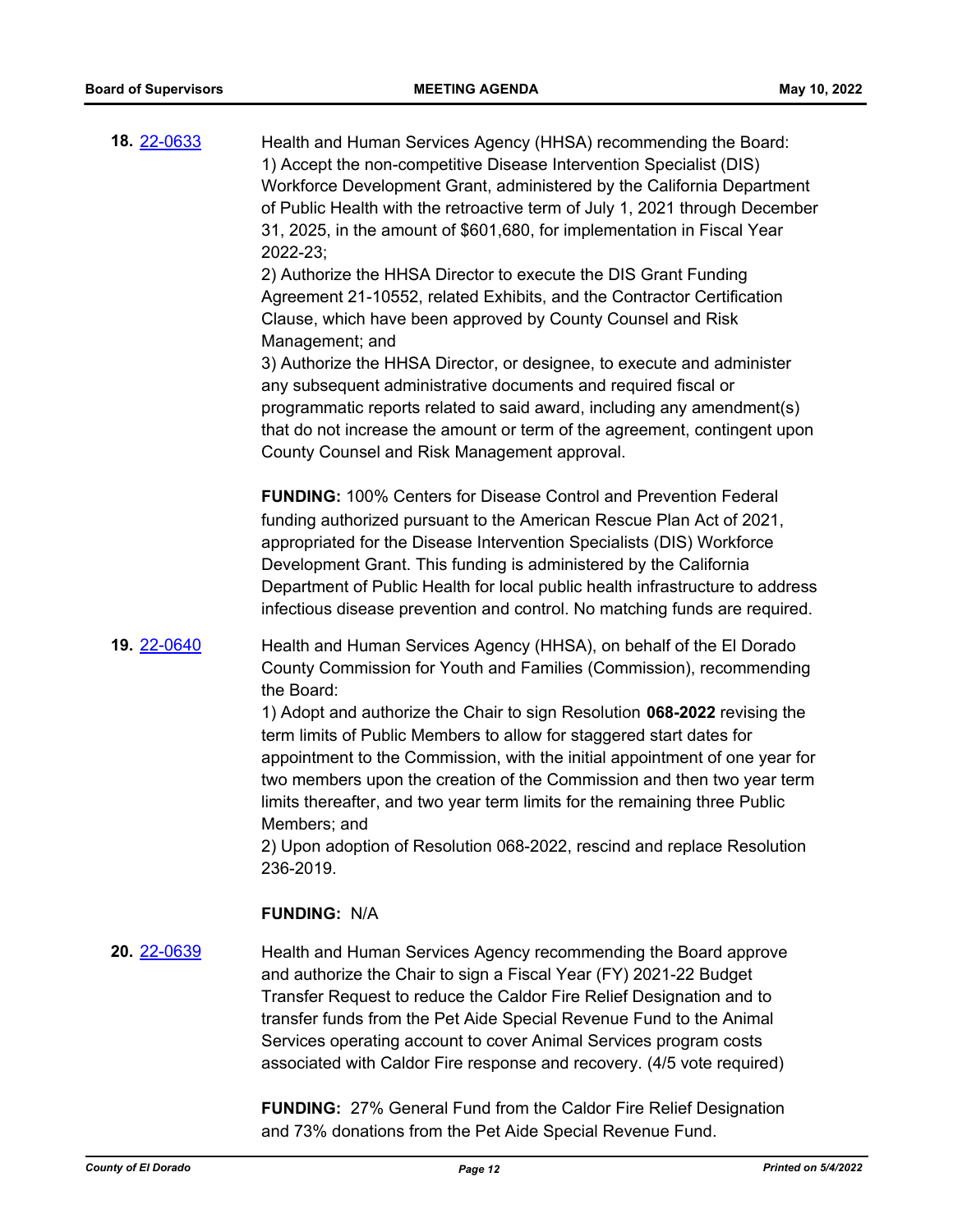**21.** [22-0708](http://eldorado.legistar.com/gateway.aspx?m=l&id=/matter.aspx?key=31609) Health and Human Services Agency recommending the Board approve and authorize the Chair to sign a Fiscal Year (FY) 2021-22 Budget Transfer Request increasing appropriations in the Public Guardian program to accommodate a payback of funds to the California Department of Health Care Services for the final audit of the FY 2017-18 Targeted Case Management cost report. (4/5 vote required)

> **FUNDING:** General Fund from the Audit Reserve Designation established in FY 2016-17 for this purpose.

**22.** [22-0689](http://eldorado.legistar.com/gateway.aspx?m=l&id=/matter.aspx?key=31590) Health and Human Services Agency, Child Welfare Services, recommending the Board proclaim the month of May 2022 as "National Foster Care Month" in the County of El Dorado.

#### **FUNDING:** N/A

**23.** [21-1959](http://eldorado.legistar.com/gateway.aspx?m=l&id=/matter.aspx?key=30855) Health and Human Services Agency (HHSA), Protective Services Division, recommending the Board:

> 1) Make findings in accordance with County Ordinance 3.13.030 that it is appropriate to contract with On My Own Independent Living Services, Inc. for the provision of the Empowered Parenting Program services, provided under Agreement 6249 because "(B) "Specialty skills and qualifications not expressly identified in classifications are involved in the performance of the work;"

> 2) Approve and authorize the Chair to sign Agreement for Services 6249 with On My Own Independent Living Services, Inc. with a not-to-exceed amount of \$120,000, and for a term effective June 1, 2022 through May 31, 2025; and

> 3) Authorize the HHSA Director, or designee, to execute further documents relating to Agreement 6249 including amendments, contingent upon approval by County Counsel and Risk Management, which do not increase the maximum dollar amount or term of the Agreement.

**FUNDING:** 40% Title IV-B Federal Funding and 60% Social Services 2011 Realignment.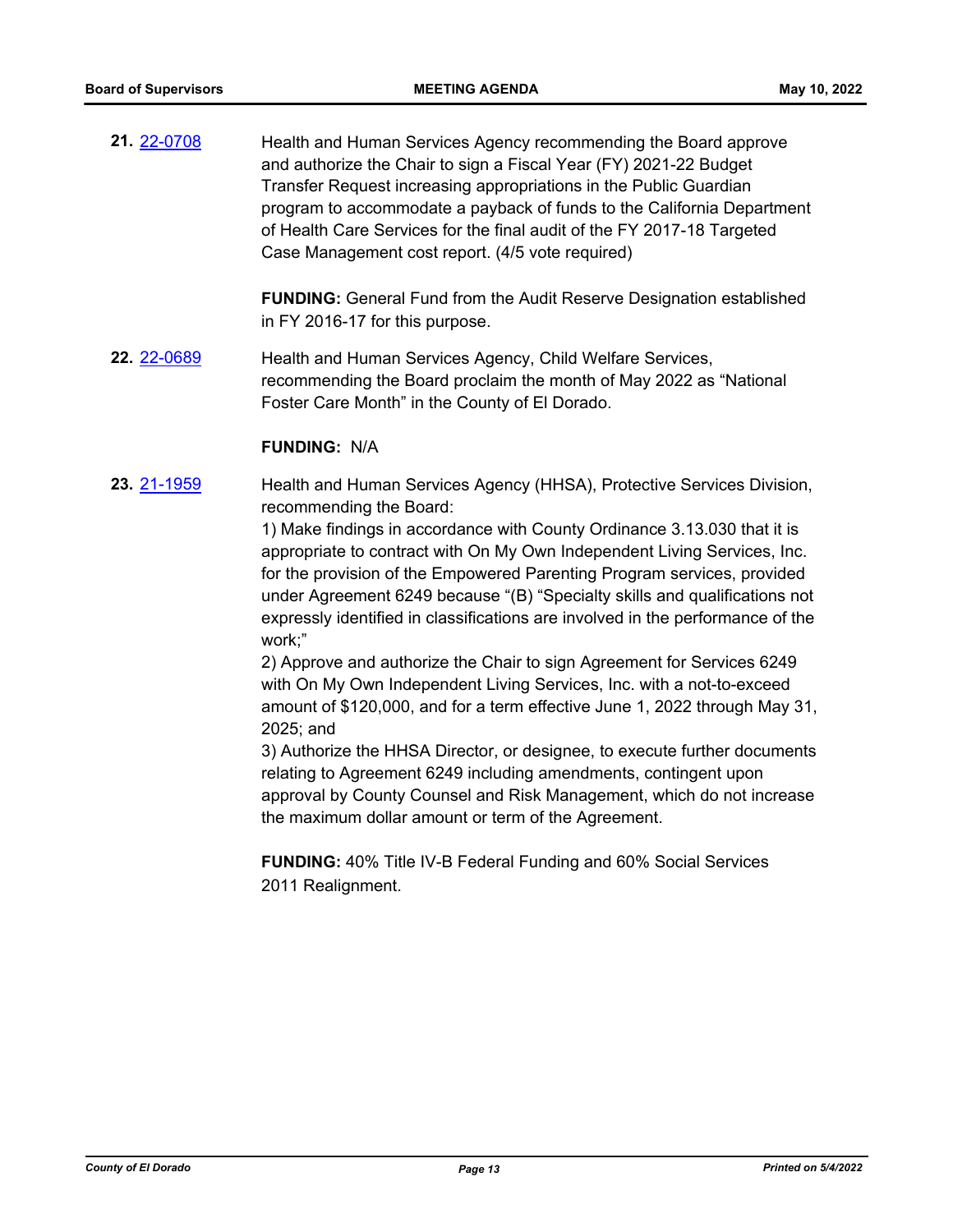**24.** [22-0603](http://eldorado.legistar.com/gateway.aspx?m=l&id=/matter.aspx?key=31504) Health and Human Services Agency (HHSA) recommending the Board: 1) Make findings in accordance with County Ordinance 3.13.030 that it is appropriate to contract with Summitview Child & Family Services, Inc. for the provision of Specialty Mental Health Services for children and young adults in a short term residential treatment facility, provided under Agreement 5619, because (B) "Specialty skills and qualifications not expressly identified in County classifications are involved in the performance of the work;" 2) Approve and authorize the Chair to sign Amendment 1 to Agreement for

Services 5619 with Summitview Child & Family Services, Inc. which increases the not-to-exceed (NTE) amount by \$592,223 for a new NTE amount of \$3,400,000, with no change to the existing term of July 1, 2021 through June 30, 2024; and

3) Authorize the HHSA Director, or designee, to execute further documents relating to Agreement 5619 including amendments, contingent upon approval by County Counsel and Risk Management, which do not increase the maximum dollar amount or term of the Agreement.

**FUNDING:** 50% Federal Medi-Cal and 50% Mental Health Services Act.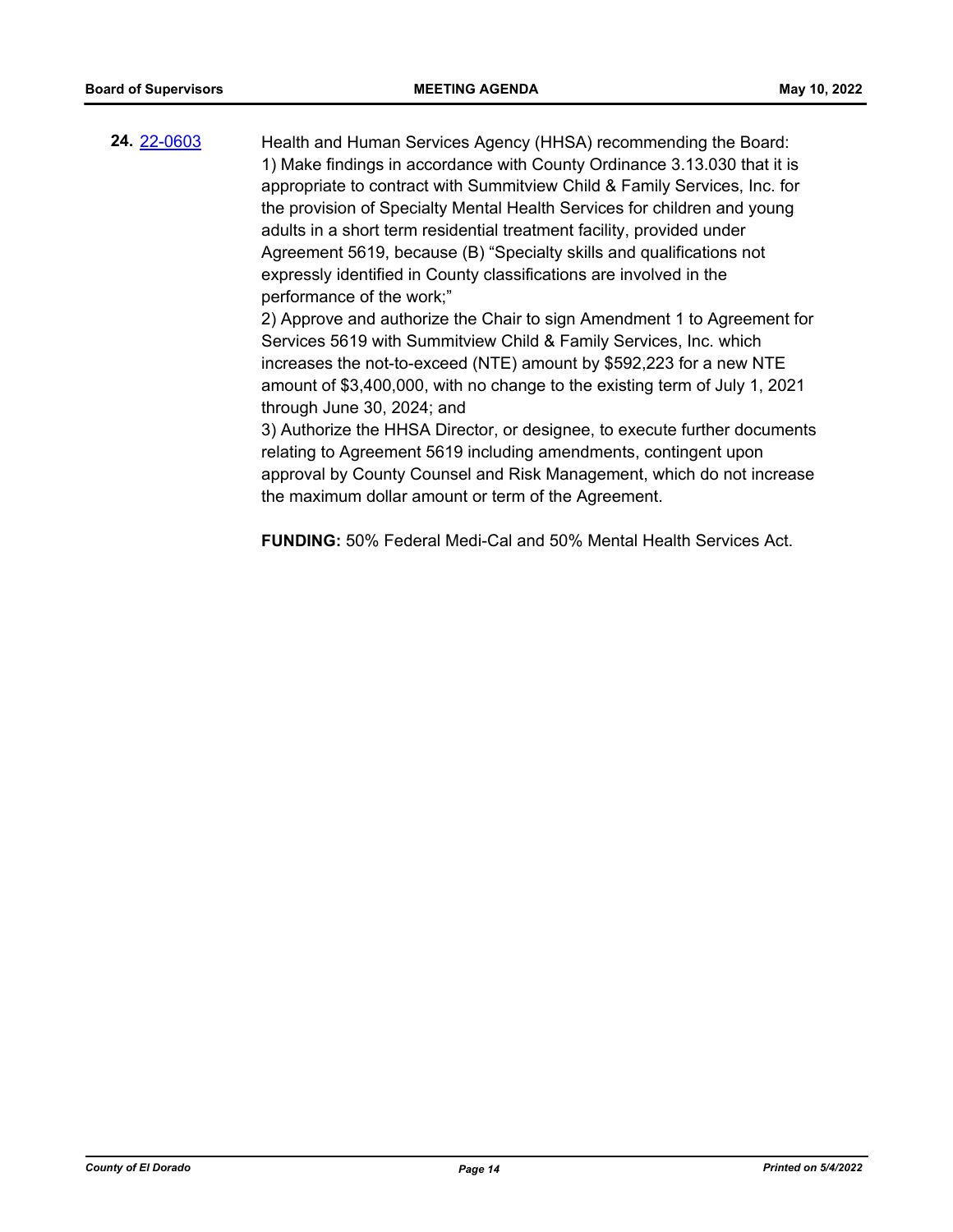#### **LAND USE AND DEVELOPMENT - CONSENT ITEMS**

**25.** [22-0425](http://eldorado.legistar.com/gateway.aspx?m=l&id=/matter.aspx?key=31326) Department of Transportation recommending the Board consider the following: 1) Accept the road improvements for North Silver Dove Way, TM 00-1371-R / TM 00-1371-E, as complete; 2) Reduce Performance Bond EACX137000127 from \$1,488,156.77 to \$148,815.68, which is ten percent of the total cost of the road improvements, an amount which guarantees against any defective work, labor done, or defective materials furnished, and is to be released after one year if no claims are made; 3) Hold Laborers & Materialmens Bond EACX137000127 in the amount of \$1,488,156.77 for six months to guarantee payments to persons furnishing labor, materials, or equipment; and 4) Authorize the Clerk of the Board to release the respective Bonds after the required time periods upon written request by the Department.

**FUNDING:** Developer Funded.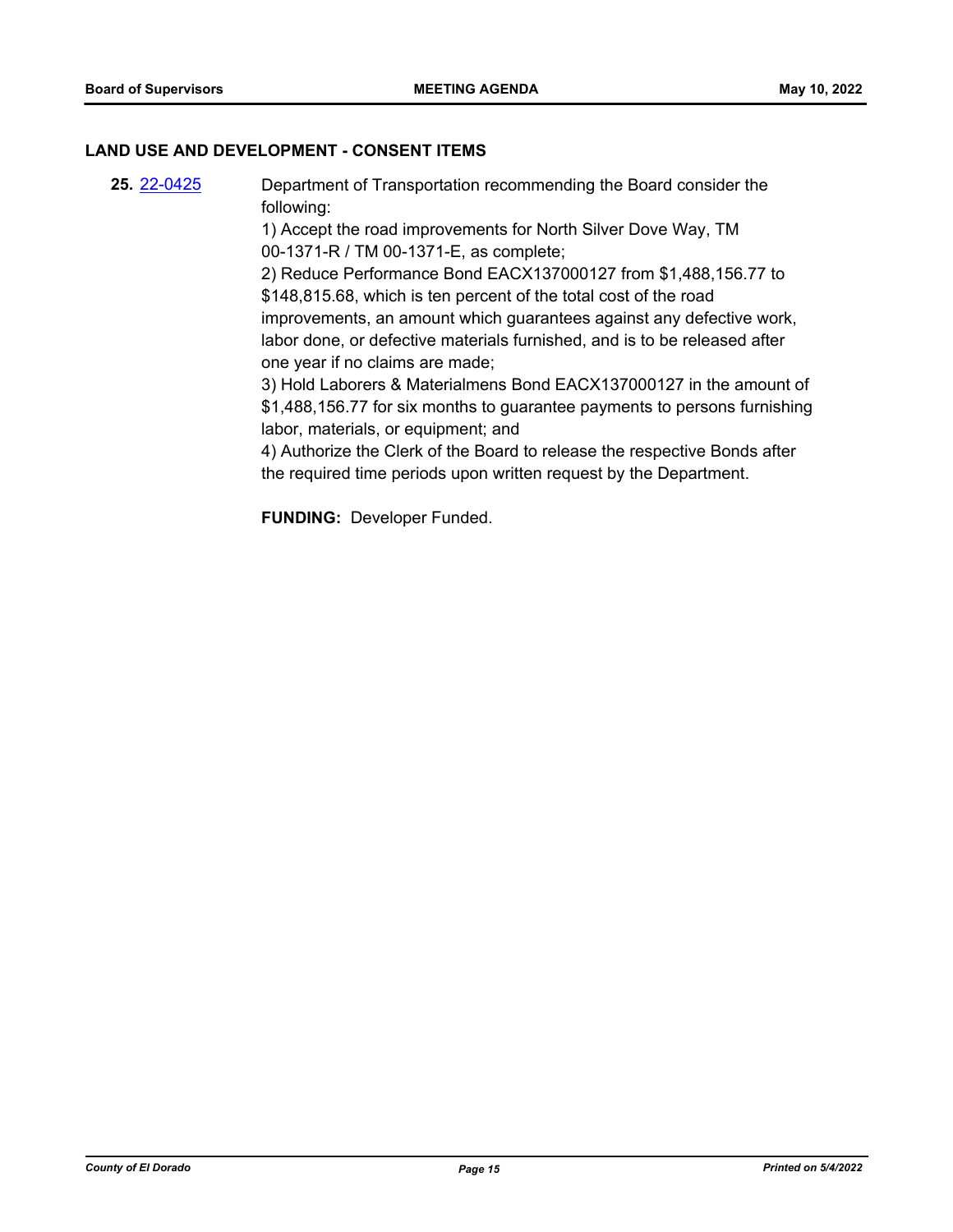**26.** [22-0713](http://eldorado.legistar.com/gateway.aspx?m=l&id=/matter.aspx?key=31614) Department of Transportation recommending the Board: 1) Find in accordance with Chapter 3.13, Section 3.13.030 of the County Ordinance Code that it is more economical and feasible to engage an independent contractor for as-needed appraisal, appraisal review, acquisition, and relocation services;

> 2) Approve and authorize the Chair to sign Agreement for Services 6423 with Bender Rosenthal, Inc. in the not-to-exceed amount of \$300,000, for a term to become effective upon execution by both parties and expiring three years thereafter, to provide as-needed appraisal, appraisal review, acquisition, and relocation services;

3) Approve and authorize the Chair to sign Agreement for Services 6427 with Hulberg & Associates, Inc. dba Valbridge Property Advisors, in the not-to-exceed amount of \$300,000, for a term to become effective upon execution by both parties and expiring three years thereafter, to provide as-needed appraisal and appraisal review services;

4) Approve and authorize the Chair to sign Agreement for Services 6428 with Monument ROW in the not-to-exceed amount of \$300,000, for a term to become effective upon execution by both parties and expiring three years thereafter, to provide as-needed appraisal, appraisal review, acquisition, and relocation services; and

5) Approve and authorize the Chair to sign Agreement for Services 6425 with Pattison & Associates in the not-to-exceed amount of \$300,000, for a term to become effective upon execution by both parties and expiring three years thereafter, to provide as-needed appraisal services.

**FUNDING:** For various Capital Improvement Program, Environmental Improvement Program, and other projects as needed, funding will be provided by associated Federal, State, and Local funding sources. Local funding sources may include any combination of the following: Traffic Impact Fee Program, Missouri Flat Area Master Circulation and Financing Plan, Road Fund, Tribe Funds, Accumulative Capital Outlay, Developer Advanced Funds, Sacramento Municipal Utility District, and/or General Fund.

**27.** [22-0607](http://eldorado.legistar.com/gateway.aspx?m=l&id=/matter.aspx?key=31508) Department of Transportation recommending the Board:

1) Approve and authorize the Chair to sign a Budget Transfer form adjusting the budget for Fiscal Year 2021-22, in the amount of \$20,000, to allow for the purchase of two (2) Nuclear Moisture-Density gauges for the Department of Transportation;

2) Approve the addition of two (2) Nuclear Moisture-Density gauges to the Department of Transportation Fixed Asset List; and

3) Authorize the disposal of three (3) Nuclear Moisture-Density gauges in accordance with Resolution 045-2002.

**FUNDING:** Road Fund. (100%)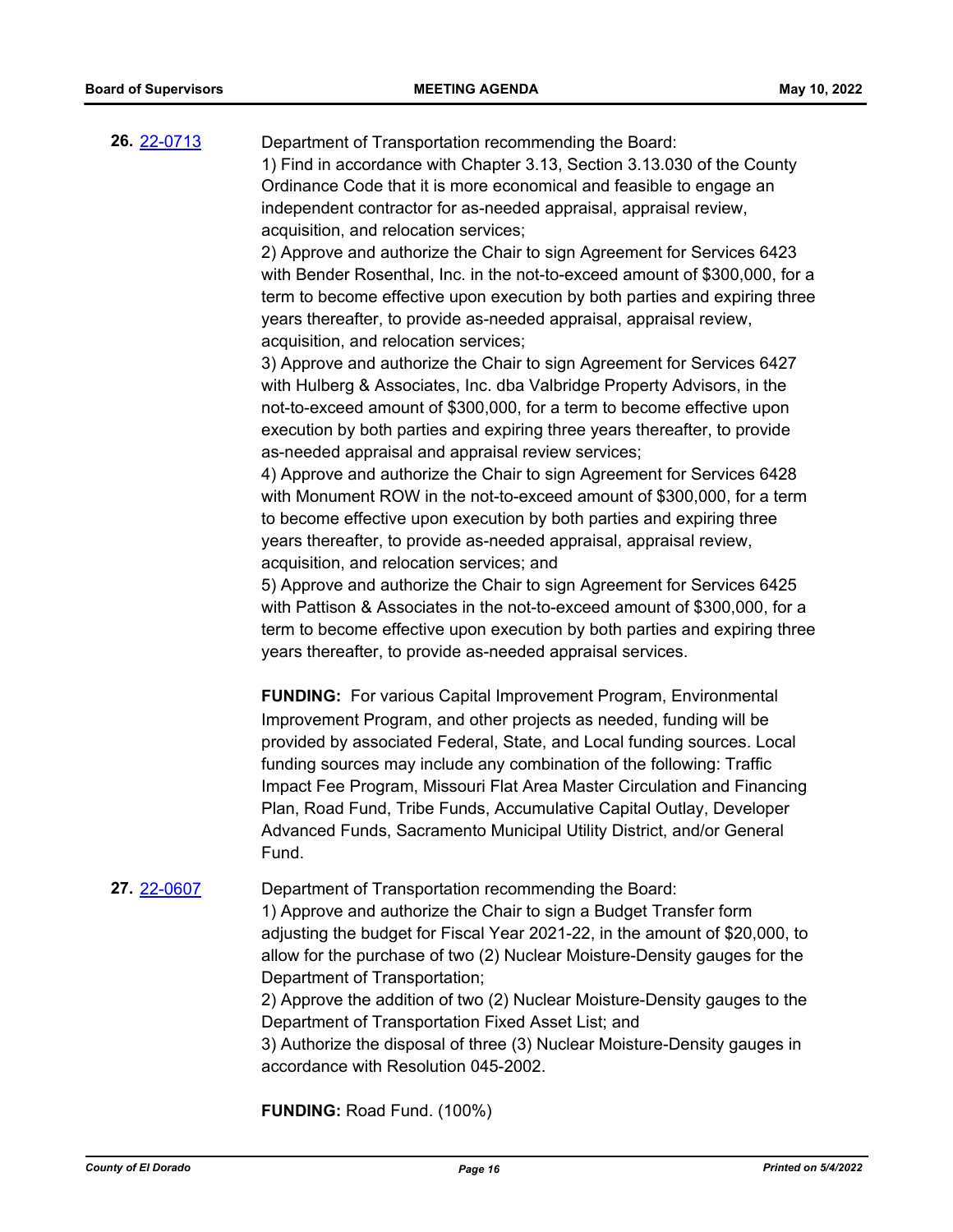| 28. 22-0728 | Department of Transportation recommending the Board take the following<br>actions related to the Merrychase and Country Club - Sidewalks, Class II/III<br>Bikepath and Silva Valley Parkway/Harvard Way Improvements Projects,<br>Capital Improvement Program project numbers 72312/36105025 and<br>72378/36105036, Contract 4546:<br>1) Retroactively approve and authorize the Chair to execute Contract<br>Change Order 3 with Martin General Engineering, Inc. in the amount of<br>\$120,952.60; and<br>2) Find that an exception to the competitive bidding requirement exists for<br>the work described and that a waiver of competitive bidding is appropriate<br>for Contract Change Order 3. |
|-------------|-------------------------------------------------------------------------------------------------------------------------------------------------------------------------------------------------------------------------------------------------------------------------------------------------------------------------------------------------------------------------------------------------------------------------------------------------------------------------------------------------------------------------------------------------------------------------------------------------------------------------------------------------------------------------------------------------------|
|             | <b>FUNDING:</b> Congestion Mitigation and Air Quality (CMAQ) (47%), Urban<br>Surface Transportation Block Grant Program (Urban STBGP) (50%), and<br>Regional Surface Transportation Program (RSTP) Exchange and Match<br>Funds - Caltrans (3%). (Federal Funds)                                                                                                                                                                                                                                                                                                                                                                                                                                       |
| 29. 22-0696 | Department of Transportation recommending the Board approve and<br>authorize the Chair to sign the Agreement between the El Dorado County<br>Transportation Commission and County of El Dorado for Fiscal Year<br>2021-22 Surface Transportation Block Grant Program Exchange Funds in<br>the amount of \$603,799.                                                                                                                                                                                                                                                                                                                                                                                    |
|             | <b>FUNDING:</b> Surface Transportation Block Grant Program Exchange<br>Funds.                                                                                                                                                                                                                                                                                                                                                                                                                                                                                                                                                                                                                         |
| 30. 21-1965 | Department of Transportation recommending the Board Approve the Final<br>Passage (Second Reading) of Ordinance 5159 amending County Code<br>Chapter 12.04 to reflect changes approved with Ordinance 5051 that<br>eliminated the Community Development Agency and recreated the<br>separate departments of Environmental Management, Planning and<br>Building, and Transportation. (Cont. 4/5/2022, Item 29)                                                                                                                                                                                                                                                                                          |
|             | <b>FUNDING: N/A</b>                                                                                                                                                                                                                                                                                                                                                                                                                                                                                                                                                                                                                                                                                   |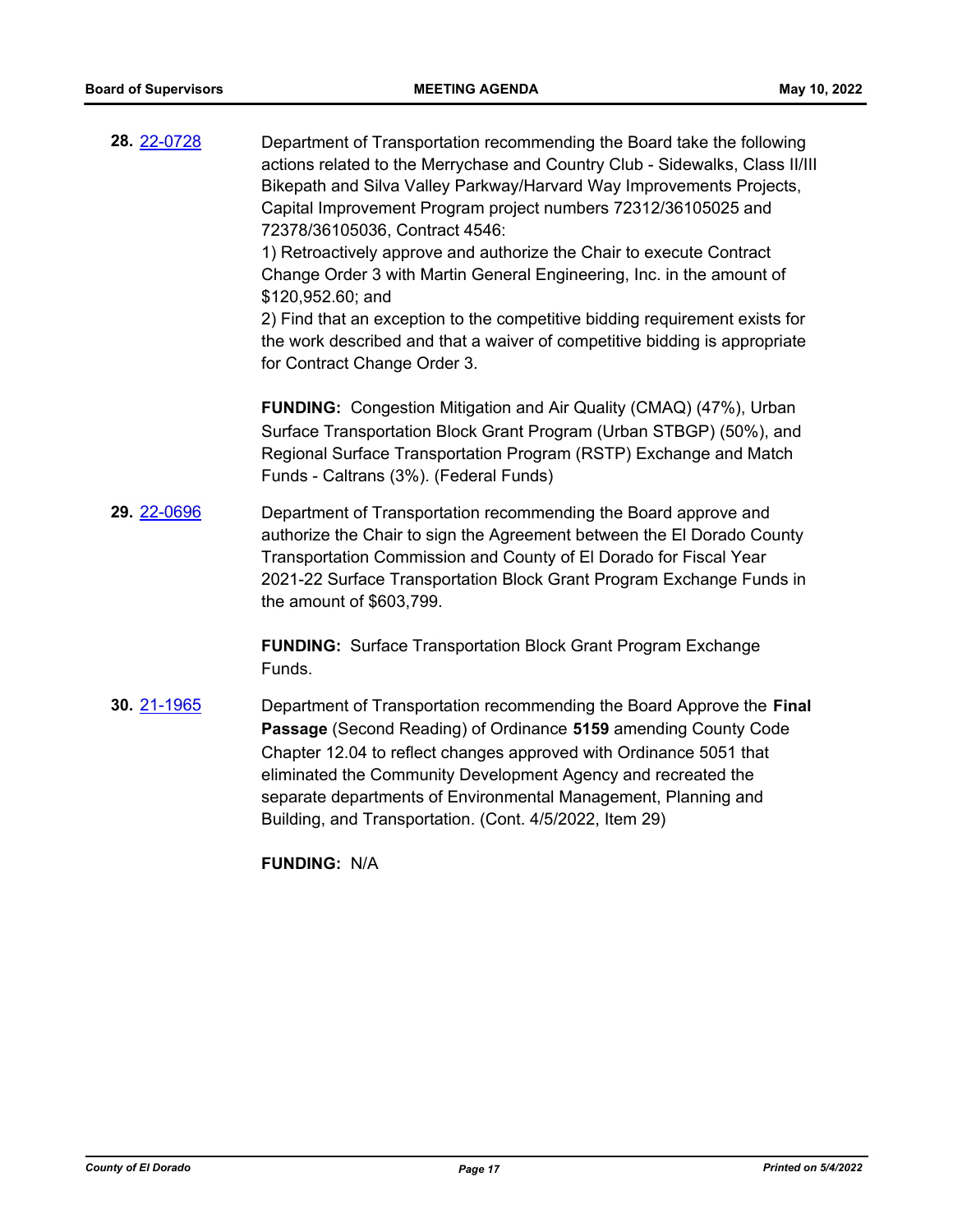| 31. 22-0542 | Department of Transportation recommending the Board consider the<br>following:<br>1) Approve and authorize the Chair to sign the Notice of Acceptance with<br>Granite Construction Company, for the Diamond Springs Parkway - Phase<br>1A - SR-49 Realignment Project, Capital Improvement Program project<br>number 72375/36104025, Contract 2720; and<br>2) Approve and authorize the Clerk of the Board to release the Payment<br>and Performance Bonds to the Surety upon notification from the<br>Department of Transportation, after the one-year guarantee period. |
|-------------|---------------------------------------------------------------------------------------------------------------------------------------------------------------------------------------------------------------------------------------------------------------------------------------------------------------------------------------------------------------------------------------------------------------------------------------------------------------------------------------------------------------------------------------------------------------------------|
|             | <b>FUNDING:</b> Tribe Funds (70%), Regional Surface Transportation Program<br>Exchange Funds-EDCTC (11%), Master Circulation and Funding Plan<br>(7%), State Highway Operation and Protection Program (6%), Traffic<br>Impact Mitigation Fees Zone 1-7 (5%), Utility Agencies (<1%), and Road<br>Fund (<1%). (Local and State Funds).                                                                                                                                                                                                                                     |
| 32. 22-0593 | Department of Transportation recommending the Board adopt and<br>authorize the Chair to sign Resolution 065-2022 accepting Silver Springs<br>Parkway (South Segment) into the El Dorado County Maintained Mileage<br>System.                                                                                                                                                                                                                                                                                                                                              |
|             | <b>FUNDING: Road Fund.</b>                                                                                                                                                                                                                                                                                                                                                                                                                                                                                                                                                |
| 33. 22-0822 | Environmental Management Department recommending the Board:<br>1) Accept a grant award from the State of California, Department of<br>Resources Recycling and Recovery, Local Government Waste Tire<br>Amnesty Grant Program, TA6 Cycle, Fiscal Year 2021-22, in the amount of<br>\$89,977, for the term beginning upon award and acceptance of funds<br>through October 31, 2023; and                                                                                                                                                                                    |
|             | 2) Delegate authority to the Environmental Management Department<br>Director, or designee, to execute the Grant Agreement and all grant-related<br>documents including, but not limited to, amendments, requests for<br>payment, reports, and all associated documents necessary to secure grant<br>funds and implement the approved grant program.                                                                                                                                                                                                                       |
|             | <b>FUNDING:</b> State of California, Department of Resources Recycling and<br>Recovery, Local Government Waste Tire Amnesty Grant Program.                                                                                                                                                                                                                                                                                                                                                                                                                                |
| 34. 22-0418 | Environmental Management Department recommending the Board<br>approve and authorize the Chair to sign Agreement 6449 with Clean<br>Tahoe to provide litter abatement services in the Lake Tahoe Basin, with a<br>not-to-exceed amount of \$35,455 and retroactive to a term beginning<br>December 31, 2021 and ending June 30, 2023.                                                                                                                                                                                                                                      |
|             | FUNDING: County Service Area No. 10, Zone C Parcel Fees. (No<br>Federal Funds)                                                                                                                                                                                                                                                                                                                                                                                                                                                                                            |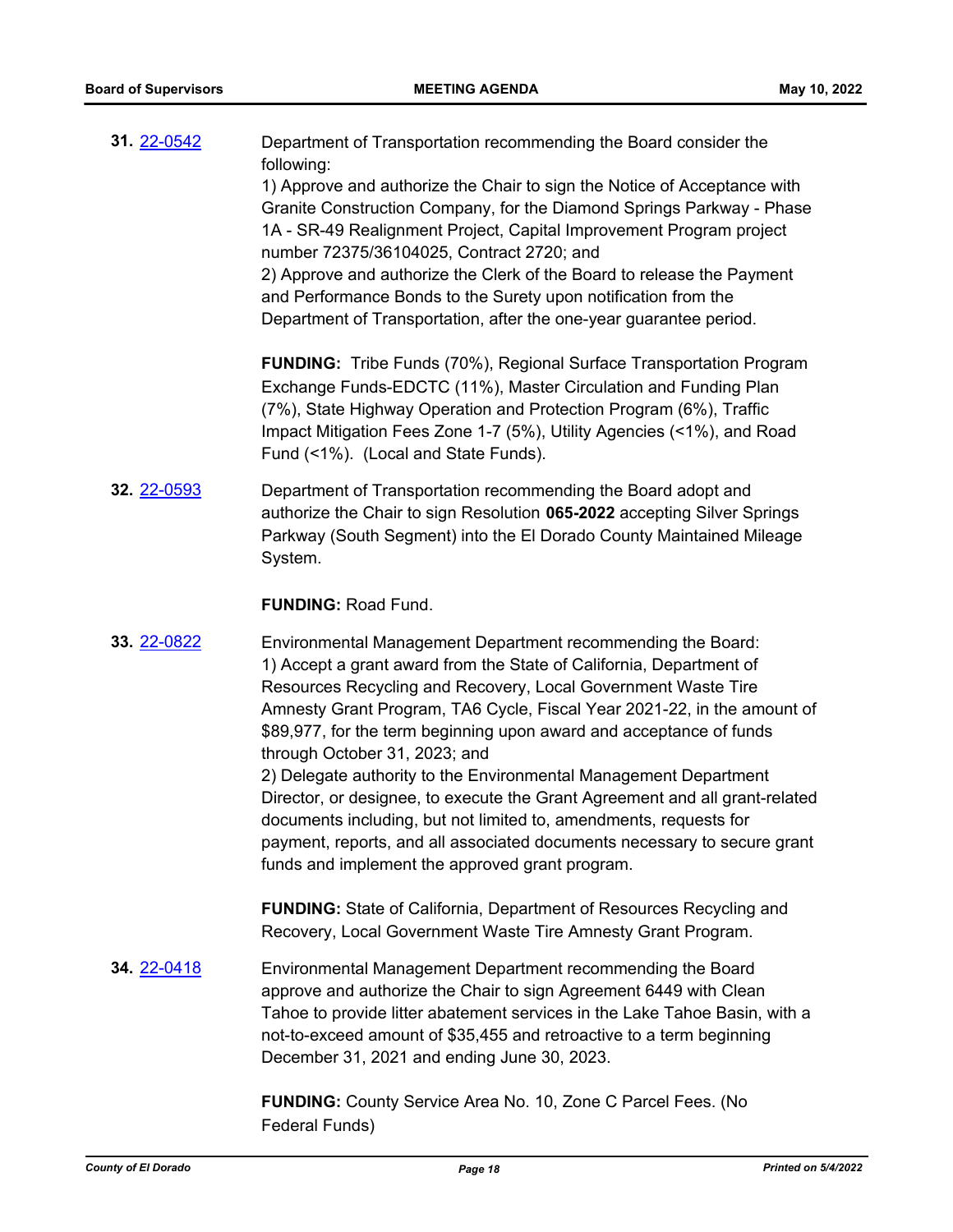**35.** [22-0742](http://eldorado.legistar.com/gateway.aspx?m=l&id=/matter.aspx?key=31643) Environmental Management Department recommending the Board: 1) Accept a grant award funded through the California Tire Recycling Management Funds from the State of California, Department of Resources Recycling and Recovery, Fiscal Year 2021-22 Local Government Waste Tire Enforcement Agency Grant 29 (TEA 29), in the amount of \$57,759, for the term of June 30, 2022 through September 30, 2023; 2) Authorize the Chair to sign the Grant Agreement; and 3) Delegate authority to the Environmental Management Department Director to execute all grant related documents including amendments that do not increase the total amount, requests for payment, reports, and all associated documents necessary to secure and expend the funds for the purpose of implementing the Grant Program.

> **FUNDING:** State of California, Department of Resources Recycling and Recovery, Local Government Waste Tire Enforcement Grant.

**36.** [21-1571](http://eldorado.legistar.com/gateway.aspx?m=l&id=/matter.aspx?key=30466) Planning and Building Department, Cemeteries Division, recommending the Board receive and file the Annual Report of Special Taxes for County Service Area 9, Zone 3, Georgetown Cemetery Zone of Benefit for Fiscal Year 2020-21, pursuant to Section 50075.3 of the California Government Code.

**FUNDING:** County Service Area 9 Zones of Benefit Special Taxes.

**37.** [22-0697](http://eldorado.legistar.com/gateway.aspx?m=l&id=/matter.aspx?key=31598) Planning and Building Department, Tahoe Planning and Stormwater Division, recommending the Board:

> 1) In accordance with Chapter 3.13, Section 3.13.030 of County Ordinance Code, Contracting Out, find that the ongoing water quality monitoring and reporting services require specialty skills and qualifications not expressly identified in County classifications; and

2) Retroactively approve and authorize the Chair to sign perpetual Agreement 5890 with the Delta Regional Monitoring Program for required water quality monitoring and reporting in compliance with the County's National Pollutant Discharge Elimination System, Municipal Separate Storm Sewer System Permit, with a year-one not-to-exceed amount of \$20,000 and with recurring annual costs in the amount of \$20,000 plus applicable increases as approved by the County for each year thereafter.

**FUNDING:** General Fund (50%) and Public Utility Franchise Fee (50%).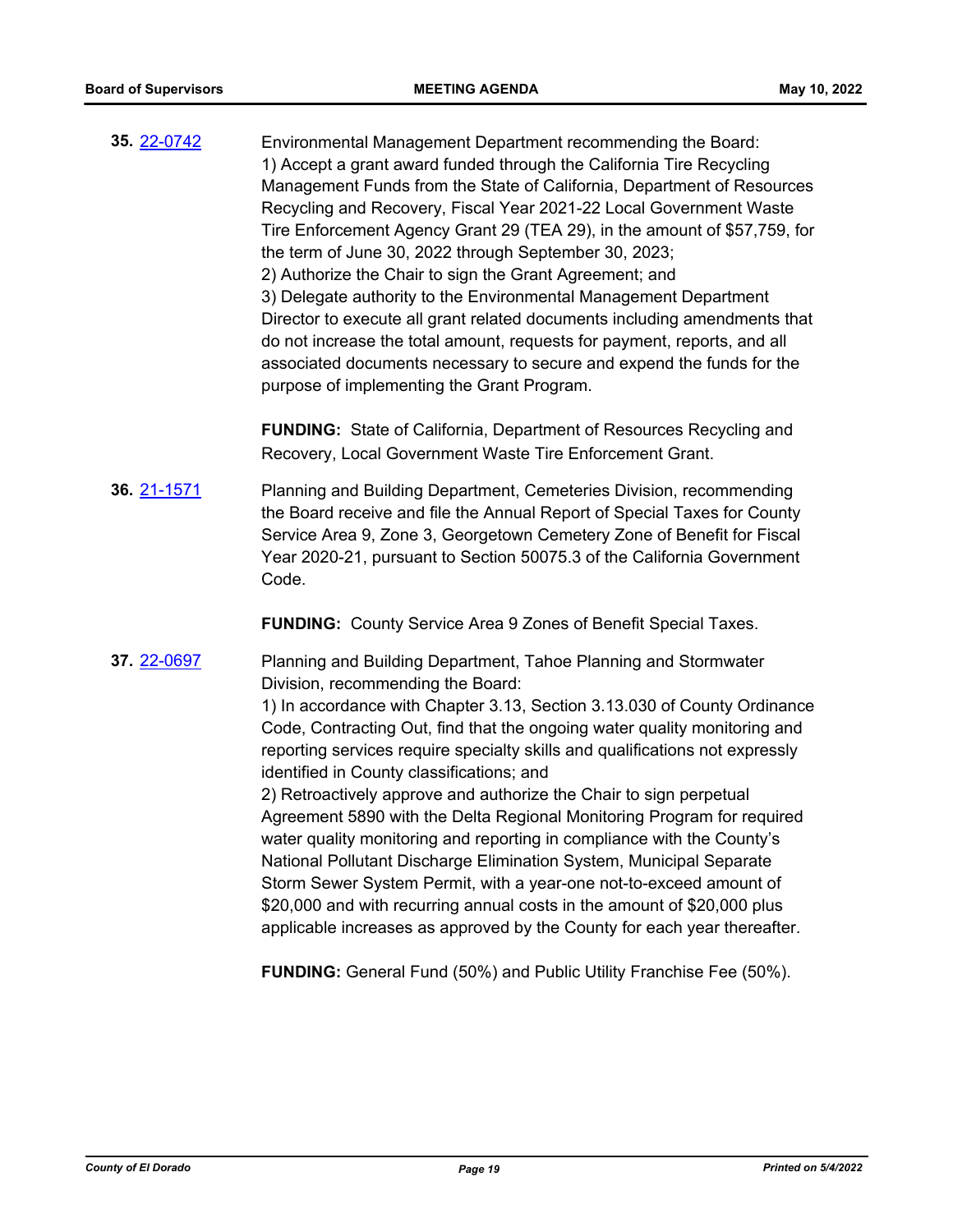#### **LAW AND JUSTICE - CONSENT ITEMS**

**38.** [22-0460](http://eldorado.legistar.com/gateway.aspx?m=l&id=/matter.aspx?key=31361) Probation Department recommending the Board: 1) Authorize the Chair to sign Agreement 6464 with the Madera County Correctional Academy for the space-available rate of \$150 per day/per youth, to provide court-ordered commitments on an "as requested" basis; for a term of three years from date of execution with two (2) one-year renewal options, and a not to exceed total of \$135,000; and 2) Authorize the Purchasing Agent, or designee, to execute further documents relating to Agreement for Services 6464, including amendments which do not increase the maximum dollar amount or term of the Agreement, contingent upon approval by County Counsel and Risk Management.

**FUNDING:** Youthful Offender Block Grant.

**39.** [22-0599](http://eldorado.legistar.com/gateway.aspx?m=l&id=/matter.aspx?key=31500) Probation Department recommending the Board: 1) Approve the continuation of perpetual Agreement PRO 2019 011 (FENIX 3892) (Agreement) with the County of Placer (Placer), to place youth from El Dorado County into the Placer County Juvenile Detention Facility on a space-available basis. Upon approval, Agreement term will continue from July 1, 2022, through June 30, 2023; 2) Approve and authorize the Chair to sign Amendment I to Agreement for Services 3892 with Placer to increase the amount of the contract by \$22,375 for a total not to exceed amount of \$68,000; and 3) Authorize the Purchasing Agent, or designee, to execute further documents relating to Agreement for Services 3892, including amendments which do not increase the maximum dollar amount or term of the Agreement, and contingent upon approval by County Counsel and Risk Management.

**FUNDING:** General Fund.

## **END CONSENT CALENDAR**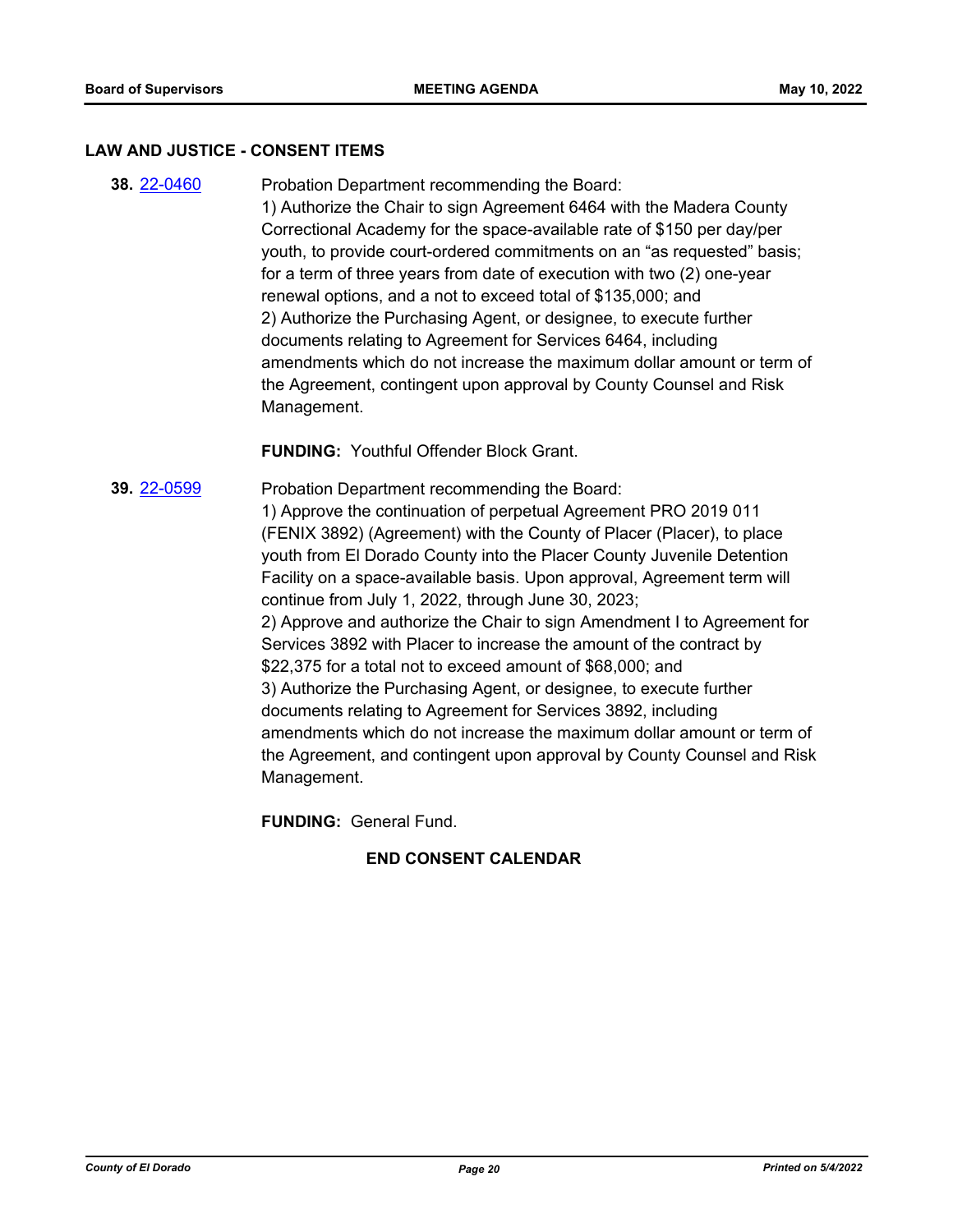#### **DEPARTMENT MATTERS (Items in this category may be called at any time)**

**40.** [22-0733](http://eldorado.legistar.com/gateway.aspx?m=l&id=/matter.aspx?key=31634) Chief Administrative Office recommending the Board appoint two members to participate in a "2x2" committee for discussions with two members of the Cameron Park Community Services District Board of Directors on issues that impact both the County and the Community Services District.

#### **FUNDING:** N/A

## **9:30 A.M. - TIME ALLOCATION (Items will not be heard prior to the time stated)**

**41.** [22-0759](http://eldorado.legistar.com/gateway.aspx?m=l&id=/matter.aspx?key=31660) Supervisor Novasel recommending the Board: 1) Approve and authorize the Chair to sign a Proclamation declaring May 10, 2022 as National Fentanyl Awareness Day; and 2) Receive a presentation regarding opioid abuse and the mission of the Tahoe Alliance for Safe Kids.

## **FUNDING:** N/A

## **10:00 A.M. - TIME ALLOCATION (Items will not be heard prior to the time stated)**

**42.** [22-0717](http://eldorado.legistar.com/gateway.aspx?m=l&id=/matter.aspx?key=31618) Health and Human Services Agency recommending the Board: 1) Adopt and authorize the Chair to sign a Proclamation recognizing May 2022 as "Mental Health Awareness Month" in the County of El Dorado; 2) Receive a presentation from Behavioral Health staff about crisis services and wellness activities scheduled for the month of May; and 3) Receive a presentation from the National Alliance on Mental Illness, El Dorado.

# **FUNDING:** N/A

**43.** [22-0676](http://eldorado.legistar.com/gateway.aspx?m=l&id=/matter.aspx?key=31577) **HEARING** - The Board is asked to consider a request from the El Dorado Hills Community Services District to adopt and authorize the Chair to sign Resolution **069-2022** revising development impact mitigation fees for parks and recreation.

# **FUNDING:** N/A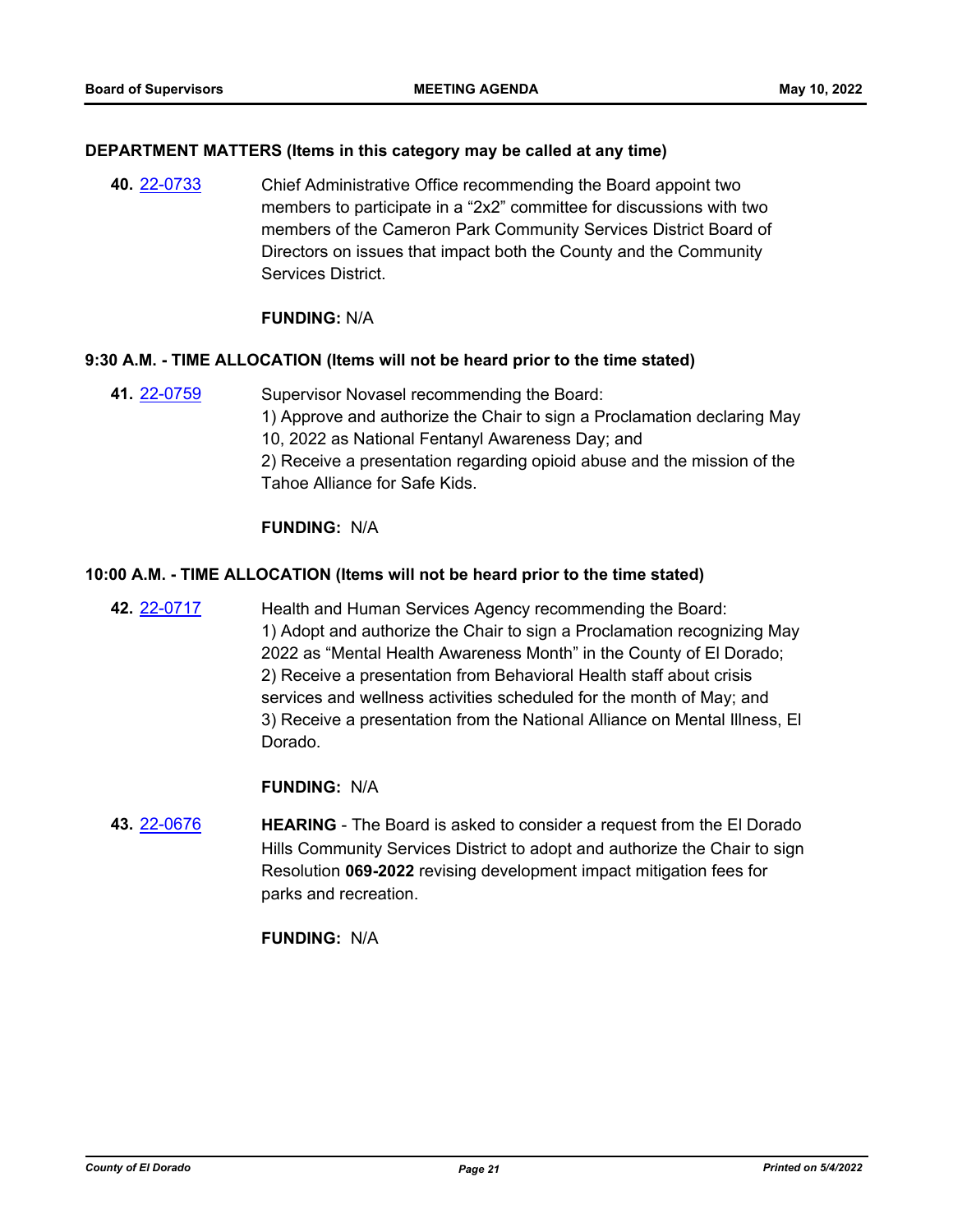# **1:00 P.M. - TIME ALLOCATION (Items will not be heard prior to the time stated)**

## **OPEN FORUM**

Open Forum is an opportunity for members of the public to address the Board of Supervisors on subject matter that is not on their meeting agenda and within their jurisdiction. Public comments during Open Forum are limited to three minutes per person. The Board Chair may limit public comment during Open Forum.

**44.** [22-0785](http://eldorado.legistar.com/gateway.aspx?m=l&id=/matter.aspx?key=31686) **HEARING** - Planning and Building Department, Planning Division, Long Range Planning Unit, Housing Community and Economic Development Programs recommending the Board: 1) Conduct a public hearing to consider adopting and authorizing the Chair to sign Resolution **066-2022** amending the Program Guidelines for the First Time Homebuyer Loan Program to comply with the Home Investment Partnerships Program statutes and regulations pursuant to Title II of the Cranston-Gonzalez National Affordable Housing Act of 1990, in federal implementing regulations set forth in Title 24 of the Code of Federal Regulations, Part 92, and in Title 25 of the California Code of Regulations commencing with Section 8200; and 2) As part of the public hearing, consider adopting and authorizing the Chair to sign Resolution **067-2022** amending Program Guidelines for the County's Community Development Block Grant (CDBG) First Time Homebuyer Loan Program to comply with the California Department of Housing and Community Development Program requirements under Code of Regulations Section 570.489 (e)(l) [CDBG Final Rule 2012]; and 3) Authorize the Planning and Building Department Director, or designee, to submit Program Guidelines and required documents to the California Department of Housing and Community Development.

> **FUNDING:** Federal Department of Transportation, Housing and Urban Development, Home Investment Partnerships Program, and Community Development Block Grant Program Funds.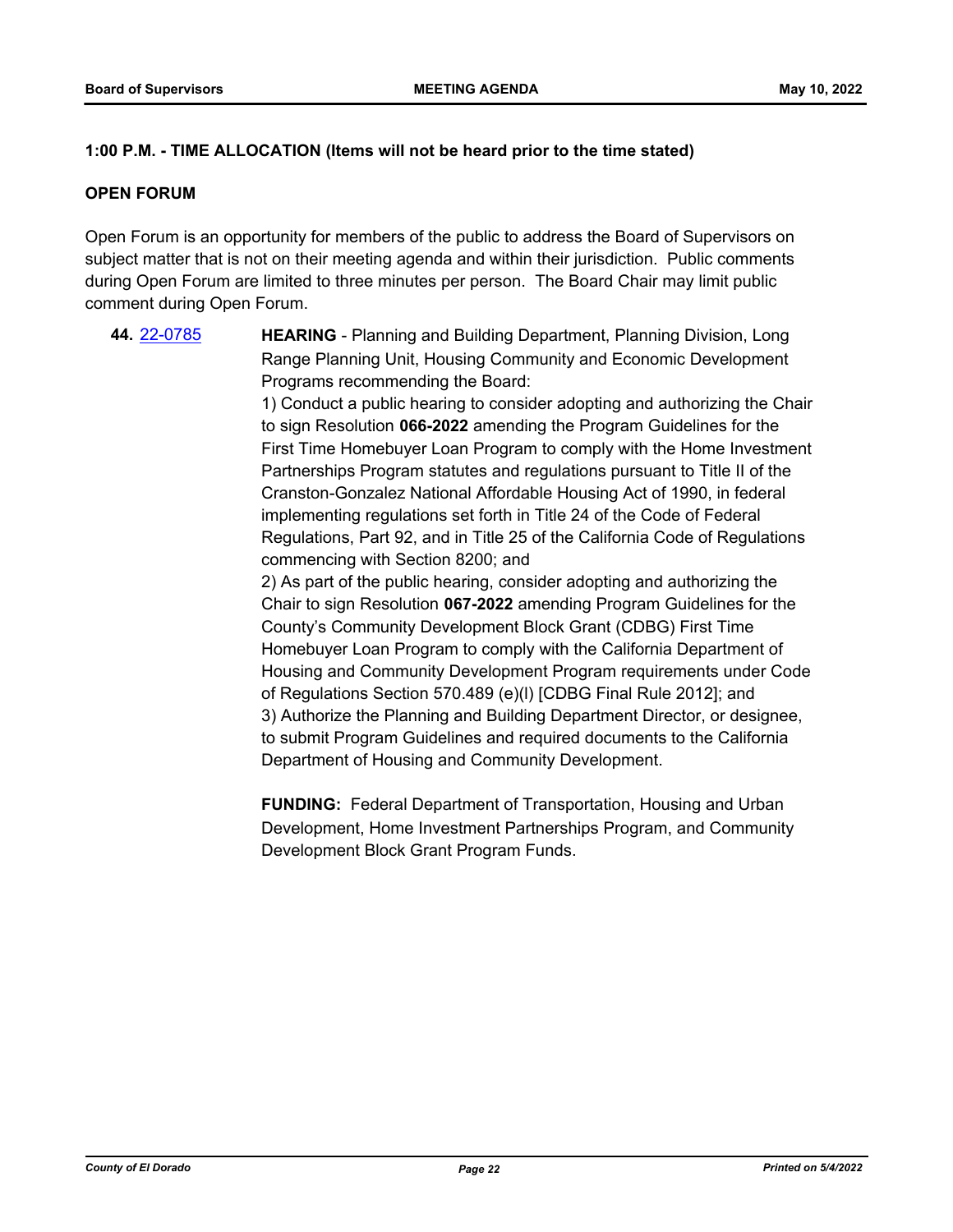## **JOINT MEETING WITH THE EL DORADO COUNTY PLANNING COMMISSION**

#### **2:00 P.M. - TIME ALLOCATION (Items will not be heard prior to time stated)**

**45.** [22-0727](http://eldorado.legistar.com/gateway.aspx?m=l&id=/matter.aspx?key=31628) Planning and Building Department, Planning Division, Long Range Planning unit, hosting a joint informational workshop for the Board of Supervisors and Planning Commission to solicit input and direction from the Board and Planning Commission, and to encourage public participation during the process of developing an Affordable Housing Ordinance.

> **FUNDING:** California Department of Housing and Community Development Local Government Planning Support Grants Program, Regional Early Action Planning Grants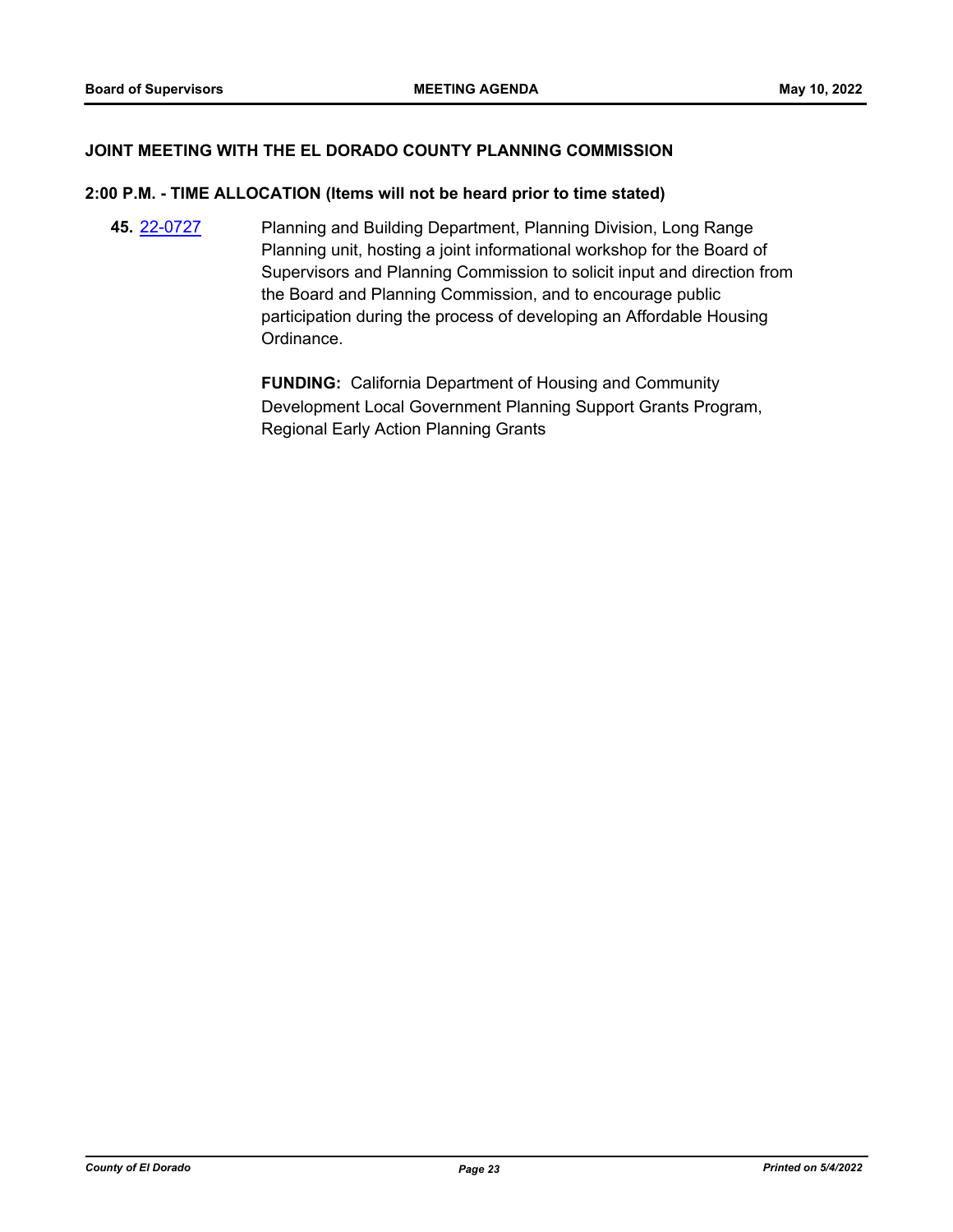**TO AND FROMS: Board members may make a brief report on commission or committee meetings, or make a brief announcement on matters of countywide concern (May be called at any time during the meeting)**

**CAO UPDATE (May be called at any time during the meeting)**

**ADJOURNMENT**